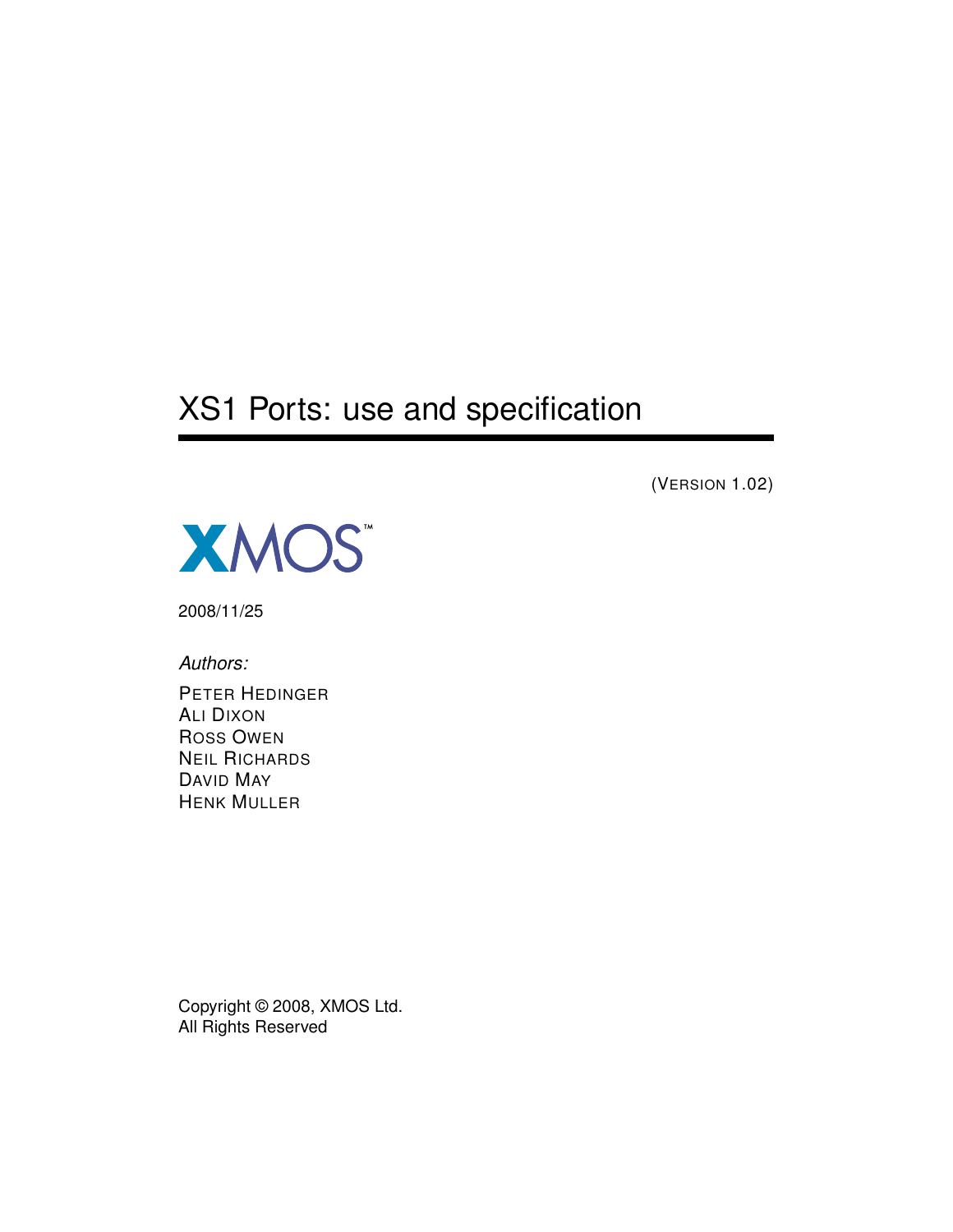## **1 Introduction**

Ports define the interface between hardware attached to an XCore and software running on an XCore. The port logic can take care of timing, serialisation/deserialisation, strobing and pattern matching. This document gives a number of examples of how to use ports (Sections [2\)](#page-1-0) followed by a specification of how to use ports (Section [3\)](#page-14-0). The examples are presented in the form of XC programs and assembly programs, in combination with waveform diagrams. Reference manuals for the libraries [\[1\]](#page-31-0) and language [\[2\]](#page-33-0) are documented separately.

## <span id="page-1-0"></span>**2 Ports by Example**

Below are a number of sample programs explaining how to use ports and many port features. For a specification on how to use ports, see Section [3.](#page-14-0) The simplest port toggles pins up or down, or samples the value of input pins. More complex ports use specific times, handshaking, or conditions.

## **2.1 Simple ports: high and low wires**

A simple program that toggles a pin high and low once is shown below:

```
#include <xs1.h>
out buffered port:1 x = XS1_PORT_1P;
clock ref = XS1 CLKBLK REF;
int main(void) {
 configure_out_port_no_ready(x, ref, 0);
 x < : 1; // Set pin high
 x < : 0; // Set pin low
}
```
A port is a logical end-point (in assembly and in XC) of one or more input or output pins. A port is defined using a port declaration, and is then used by using the input  $(:)$  and output  $(<)$  statements. The port declaration uses an architecture port identifier, eg  $XSI$  port  $1P$ . This is translated into a resource identifier in assembly, eg a word 0x00010F00.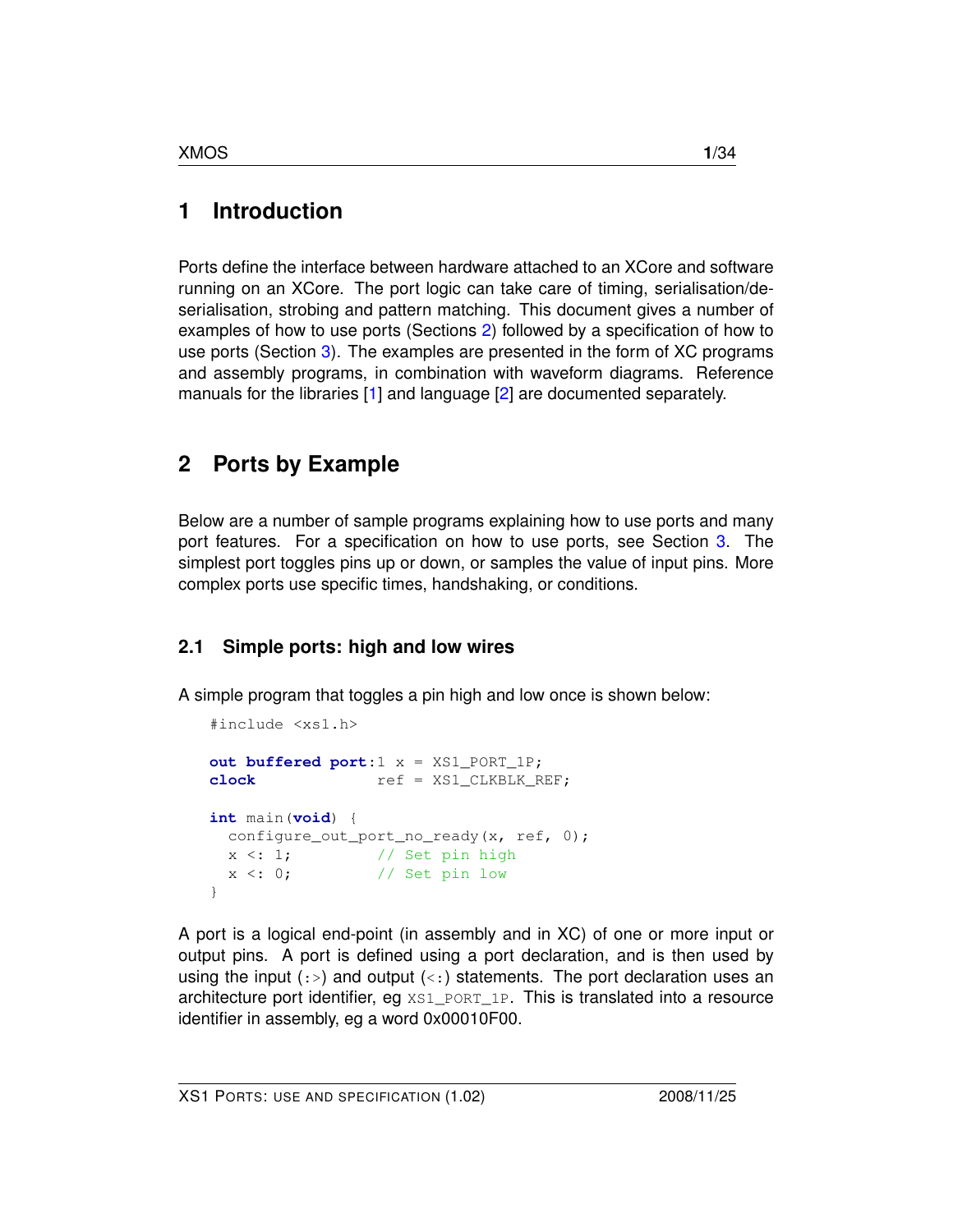The port identifier XS1\_PORT\_1P refers to the XS1-architecture; a port that comprises 1 pins (the *port width*); and the P identifies the particular 1-bit wide port of the processor. In assembly code this is translated into 0x00010F00, where the 01 is the port width, and 0F identifies the particular 1-bit wide port. Physically, port 1P on the XS1 is connected to pin X0D39 where the 0 identifies the core that the pin is connected to (core 0) and the digits are a logical pin number between 0 and 63 inclusive. The physical position of pin X0D39 on depends on the packaging. A list of all ports and the mapping between pins and ports is listed in Table [1](#page-30-0) near the end of this document. The mapping of pins onto locations on the package is provided in the data-sheet for your package.

This program configures its port by calling the function

configure\_out\_port\_no\_ready(x, ref, 0). This particular function initialises the port to be an *output* port with initial value 0. The port is dedicated to have "no ready signals" (ready signals are discussed in Section [2.4\)](#page-8-0), and states that the port shall be sampled using the reference clock (the variable  $ref$  set to XS1\_CLKBLK\_REF, this is discussed in more detail in Section [2.2\)](#page-2-0).

The program in Figure [1](#page-3-0) shows a slightly more complex example of ports, using both a 1-pin output port, and a 4-pin input port. The 4-pin input port is called inP, and the 1-pin output port is called outP. The 4-pin port is port 4A which is connected to pins X0D02, X0D03, X0D08, and X0D09; the 1-pin port is port 1B which is connected to pin X0D0[1](#page-30-0) (see Table 1 on page [30,](#page-30-0) all our programs run on core 0 and hence connect to X0D*N*). The program continuously reads the input port (it samples the 4 input pins), and outputs a "1" on the output port if the input value exceeds 9. Note that unless configured otherwise, a value of "0" is represented by a low voltage (0V) and a value of "1" is represented by a high voltage (3.3V).

Example input and output to this program are shown at the bottom of Figure [1.](#page-3-0) The input stimulus on port 4A (pins 2, 3, 8, and 9) is binary values 1000, 1010, 0010, and 0011; the program drives output values 0, 1, and 0 in response on pin 1.

### <span id="page-2-0"></span>**2.2 Timing I/O: A square wave on a 1-bit port**

Many I/O operations need to be performed at some specific time. This may be a time in relation to an external event, or a time in relation to the code being executed. Depending on which is of interest, either *timers* or *port counters* can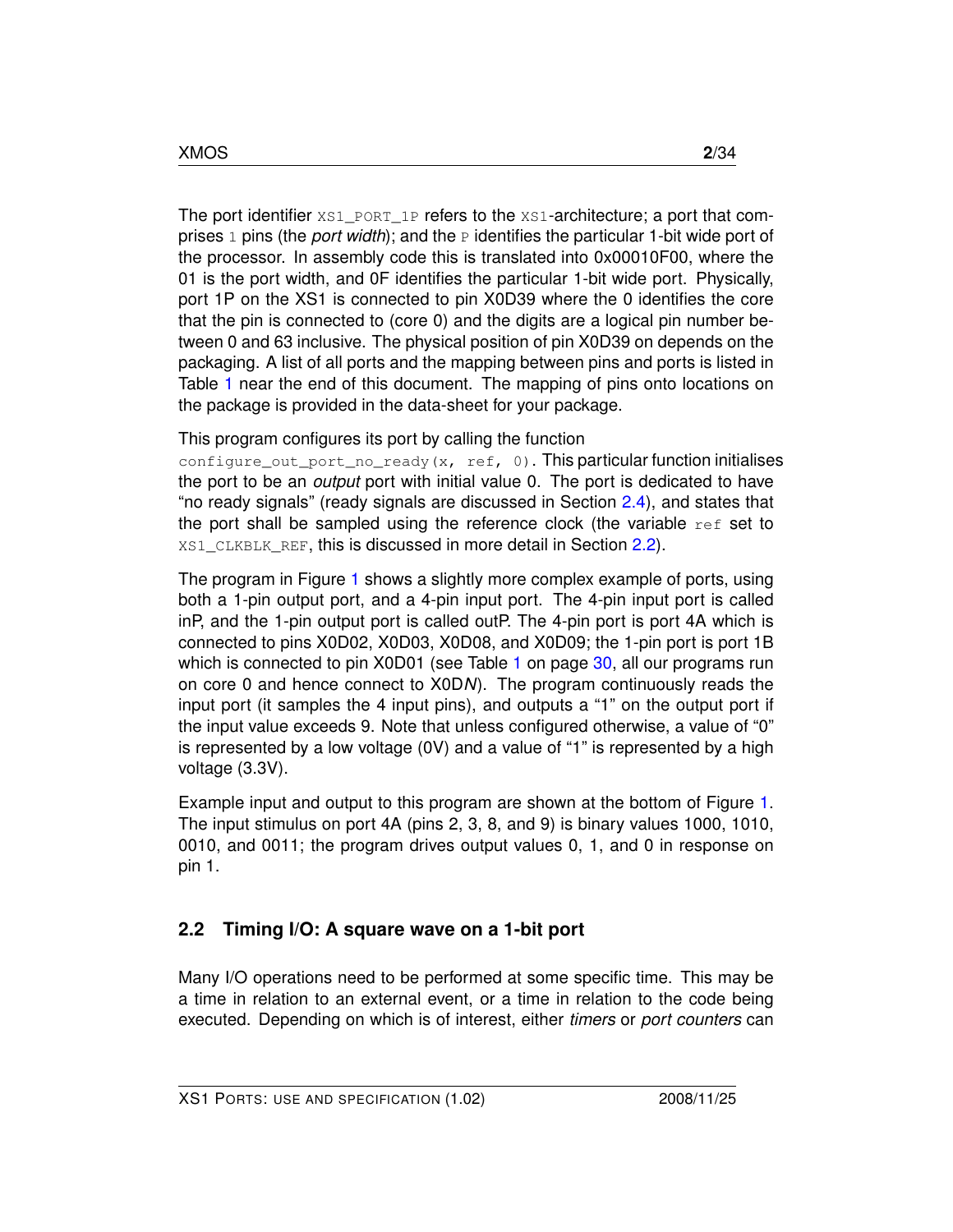```
#include <xs1.h>
out buffered port:1 outP = XS1_PORT_1B;
in buffered port:4 inP = XS1_PORT_4A;
clock ref = XS1_CLKBLK_REF;int main(void) {
 int value;
  configure_out_port_no_ready(outP, ref, 0);
  configure_in_port_no_ready(inP, ref);
  while (1) {
   inP :> value;
    if (value > 9)outP <: 1;
    else
      outP <: 0;
  }
}
                3.3V
  Port 1B, X0D01 \longrightarrow 0Port 4A0, X0D02 3.3V0V
 Port 4A1, X0D03 3.3V0V
 Port 4A2, X0D08 3.3V0V
 Port 4A3, X0D09 3.3V0V
```
<span id="page-3-0"></span>**Figure 1** *Basic use of input and output ports.*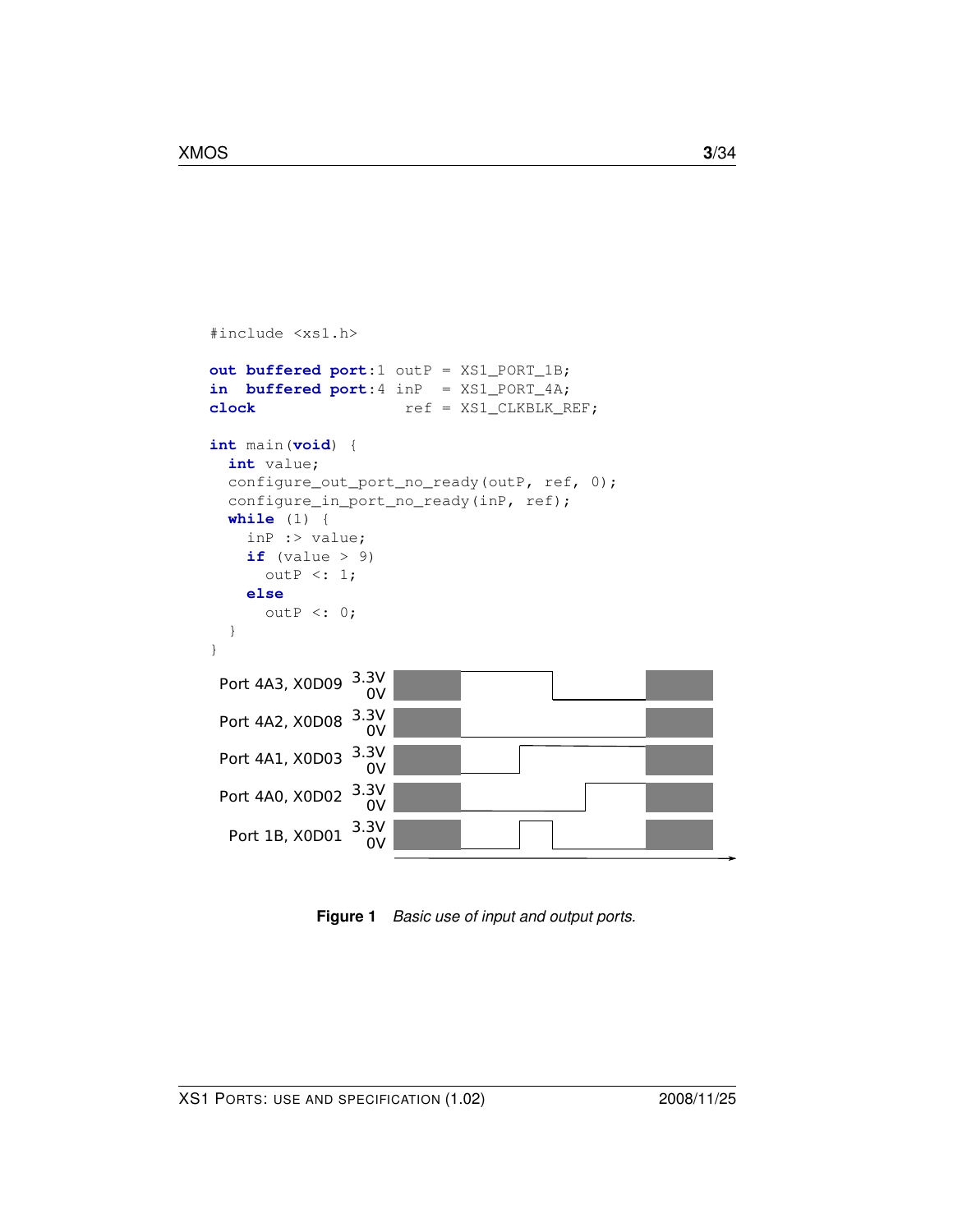be used. Timers are 32-bit counters that are relative to the internal 100 MHz reference clock. Port counters are 16-bit counters clocked by either an external clock, or by a divided internal reference clock. Port counters are guaranteed to perform I/O operations at precisely defined moments related to an externally visible clock signal. Timers are discussed in the XC documentation  $[3, 2]$  $[3, 2]$  $[3, 2]$ ; in this document we focus on the port counters.

A simple example that pulls a pin high on the third clock, and that lowers it on the fifth is shown in Figure [2.](#page-5-0) It uses two 1-bit ports, an output port on port 1B (pin X0D01 on an XS1), and an input clock from some external source on port 1C (pin X0D02). The output port is declared as before, but the port used for the clock signal has to be declared unbuffered; it is neither possible (nor desirable) to buffer clock signals. The example also uses a *clock block*, which is the unit that makes the pin into a clock. There are 5 clock blocks available, XS1\_CLKBLK\_1 .. XS1 CLKBLK 5, and you can connect each clock block to at most one input clock. Alternatively, you can run a clock block from the divided reference clock.

Figure [2](#page-5-0) also shows the timing diagram of the input stimulus and the resulting output signal. The port counter is incremented on falling edges of the clock. Note that the port counter simply counts clock edges on the input clock. A port counter counts in the application clock domain, and is only a *measure of time* if the input clock is a signal that has clock edges at regular intervals. If the input clock is irregular (such as the one shown in Figure [2\)](#page-5-0), then the port counter is not a measure of time. There is a limit to the speed at which an external clock can run, which can be found in the datasheet.

If no external clock is available, a port can be clocked by the internal reference clock, and can be divided. The functions to configure the port this way are set\_clock\_ref(clk) and set\_clock\_div(clk, divide). This will run the clock at 100 MHz divided by two times the given 8-bit value divide. The clock block can then be used to drive a clock on an output pin, and the clock block can be used to clock input and output ports.

An example use of a generated clock is the code to drive an LCD screen. Without going in much detail as to how an LCD screen is driven, an LCD screen requires a clock signal (DCLK), a horizontal sync (HSYNC) a data ready (DTMG) and red/green/blue data (RGB). The code shown in Figure [3](#page-7-0) has a clock block that drives DCLK, and is used to output values at the right time on the HSYNC, DTMG and RGB ports. The clock runs at 2.5 MHz. The output is shown in the same Figure. The port driving the clock is initialised by calling

configure\_port\_clock\_output(DCLK\_port,clk), which dedicates the given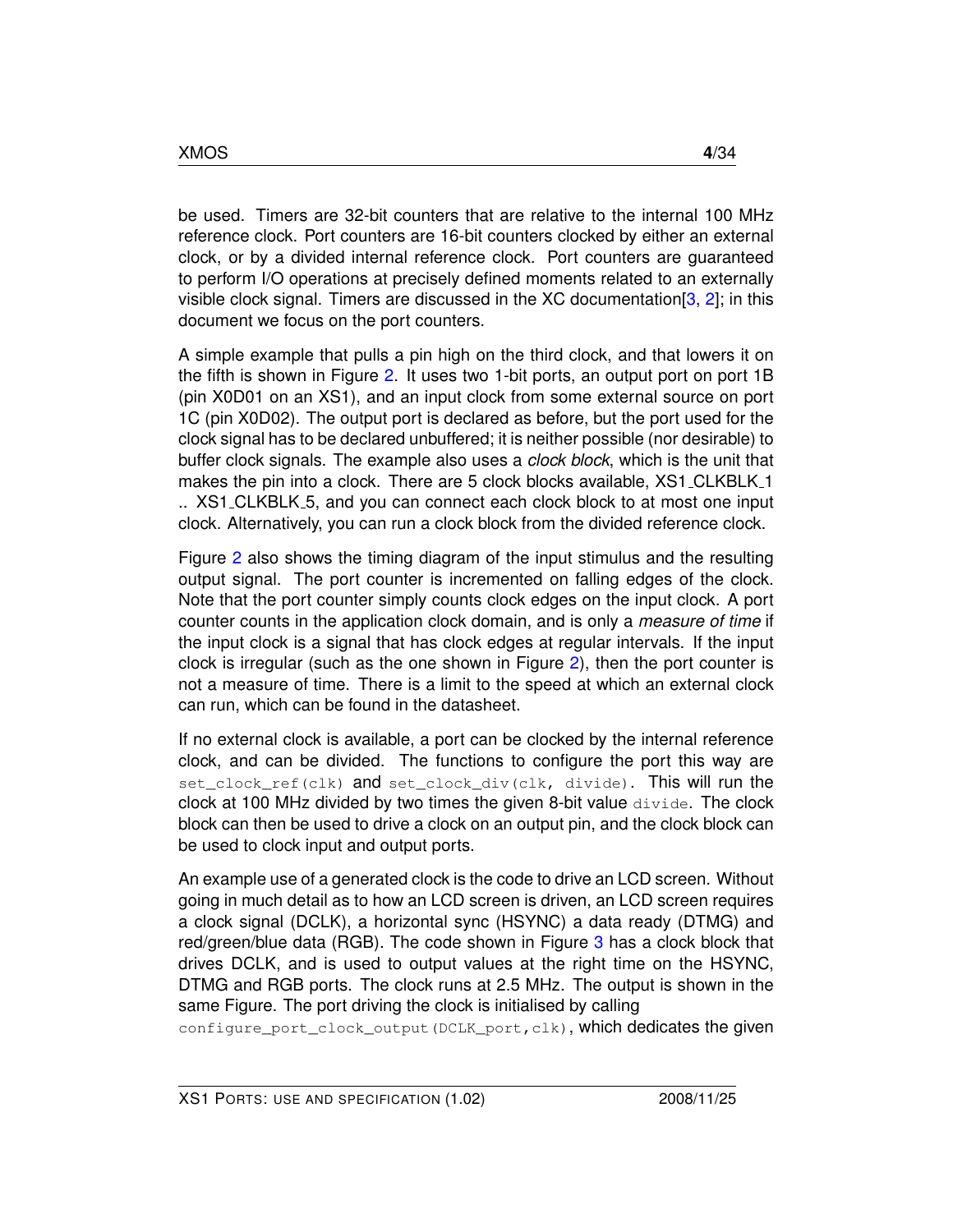```
out buffered port:1 toggle = XS1_PORT_1B;
in port inClock = XS1_PORT_1C;
clock clk = XS1_CLKBLK_1;
int main(void) {
 int count;
 configure_clock_src(clk, inClock);
 configure_out_port_no_ready(toggle, clk, 0);
 start_clock(clk);
 toggle <: 0 @ count; // read port counter
 while (1) {
   count += 3;toggle @ count <: 1; // timed output
   count += 2;toggle @ count <: 0; // timed output
  }
}
               3.3V
 Port 1C, X0D02 3.3V
 Port 1B, X0D01 \frac{3.3V}{2V}0V
        Value of Port timer 13 14 15 16 17 18 19 20
```
<span id="page-5-0"></span>**Figure 2** *Use of a port counter to count input clocks.*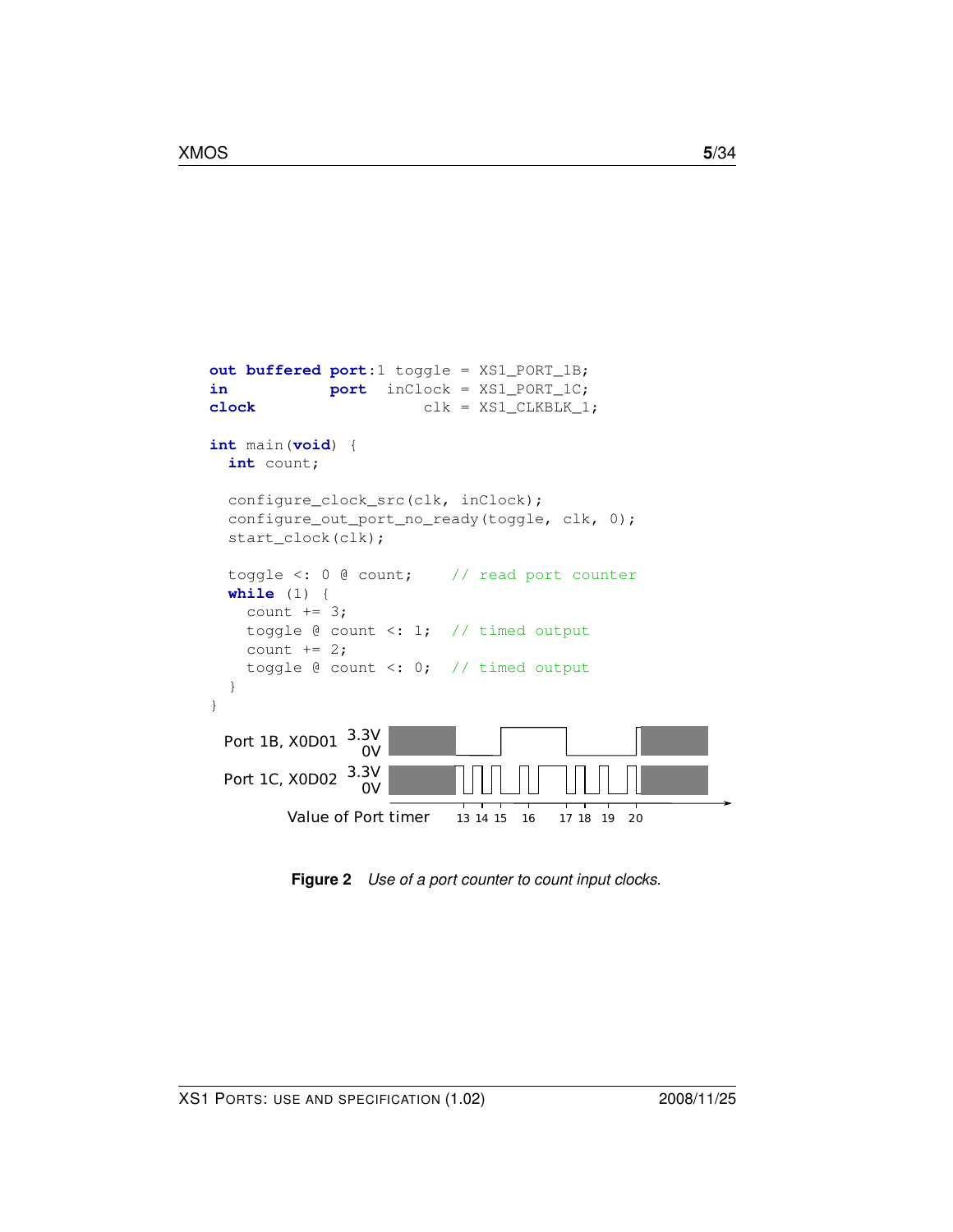port to output the given clock signal.

## **2.3 Buffering, Serialising and Deserialising data**

Ports have the capability to serialise and deserialise data. In order to declare a port that serialises or deseralises the data, the port is specified to be wider than the physical number of pins. The number after the port declaration in that case specifies the *transfer-width* of the port.

An example program is shown in Figure [4.](#page-8-1) The first line declares one Bit to be attached to a single physical pin (X0D12, port 1E) which is driven from a 32-bit shift register (the :32 after the **port** keyword). The least significant bits of the shift register drive the pin, and on each rising edge of the clock, the shift register is shifted one position, until it has been shifted 32 places, after which the next 32 bit word could be written into the shift register. Using a shift register reduces the number of instructions required to output data, for one output operation prepares 32 output transitions.

An example where this is useful is situations where you drive systems that have a high data rate, such as USB or Ethernet over a port that is only a few bits wide. With a buffered port the program only has to interact with the port once every 32 bits.

Note that the port *declaration* specifies the number of bits that are transferred in each input and output operation; the *transfer-width*. The port *initialisation* specifies the number of physical pins attached to the port, the *port width*.

Bits are shifted in and out starting with the *least significant bit*. When you need to start with the most significant bit you can use a single cycle bit-reverse operation (BITREV) that can be called by invoking the  $\text{bitrev}(t)$  function. Figure [4](#page-8-1) shows the timing output related to the example program above. Note that in reality the signal will be not as sharp as shown in Figure [4,](#page-8-1) and because of capacitance on the output pin the signal will be slowly approaching one and zero. This can be used as a feature if an analogue signal is to be generated: a 1-bit DA converter can be built using a serialising 1-bit port and a resistor/capacitor low-pass filter on the output pin.

Below is an example of serial to parallel conversion on an input port, driven by a 25 MHz clock. The input port declaration declares a port referring to four physical pins (X0D04 - X0D07), with an 8-bit input shift register. This allows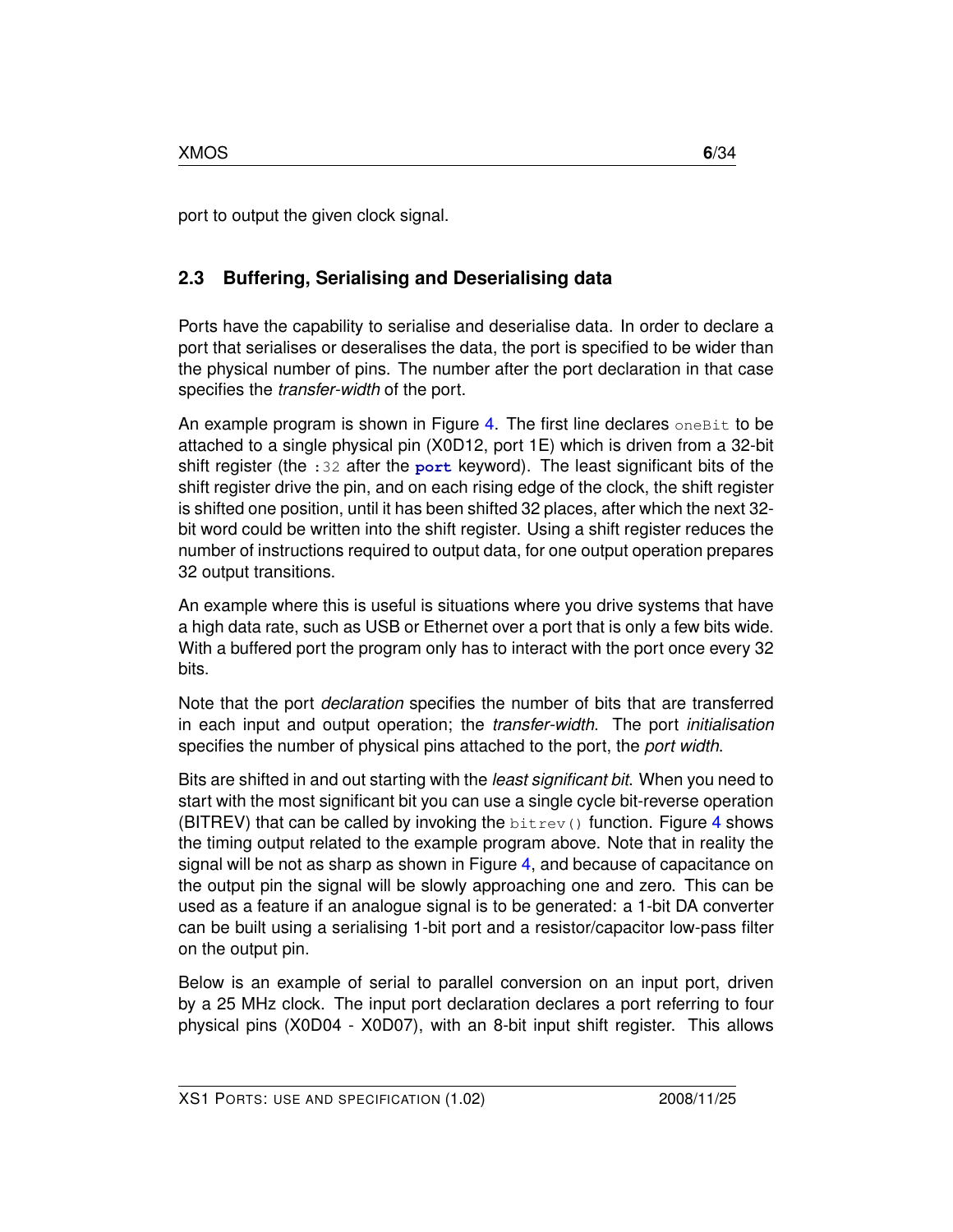```
out buffered port:4 HSYNC_port = XS1_PORT_4F;
  out buffered port:1 DTMG_port = XS1_PORT_1B;
  out port DCLK_port = XS1_PORT_1A;
  out buffered port:32 RGB_port = XS1_PORT_32A;
  clock clk = XS1_CLKBLK_1;
  void lcd_init() {
    unsigned rows, lines, x, time = 0;
    set_clock_div(clk, 20);
    configure_out_port_no_ready(HSYNC_port, clk, 0);
    configure_out_port_no_ready(DTMG_port, clk, 0);
    configure_out_port_no_ready(RGB_port, clk, 0);
    configure_port_clock_output(DCLK_port, clk);
    start_clock(clk);
    x = nextRGBSample();
    while(1) {
      time += 500;
      for(int lines = 0; lines < 320; lines++) {
        time += 8; HSYNC_port @ time <: 1;
        time += 31; DTMG_port @ time <: 1;
        RGB_port @ time <: x;
        x = nextRGBSample();
        for(int rows = 1; rows < 240; rows++) {
          RGB_port <: x;
          x = nextRGBSample();
        }
        time += 240; DTMG_port @ time \leq: 0;time += 13; HSYNC_port @ time \langle : 0; \rangle}
    }
  }
                      3.3V
   Port 1A, CLK, X0D00<sup>3.3</sup>
Port 4F0, HSYNC, X0D28 \frac{3.3V}{2V}0VValue of Port timers 508 539
 Port 1B, DTMG, X0D01 \frac{3.3V}{0V}Port 32A0, RGB, X0D49 \frac{3.3V}{0V}Port 32A1, RGB, X0D50 \frac{3.3V}{0V}779 792 800
```
<span id="page-7-0"></span>**Figure 3** *Program for an LCD driver and signals generated. Only the lowest two bits of the 32-bit port are shown; the signals are data dependent.*

XS1 PORTS: USE AND SPECIFICATION (1.02) 2008/11/25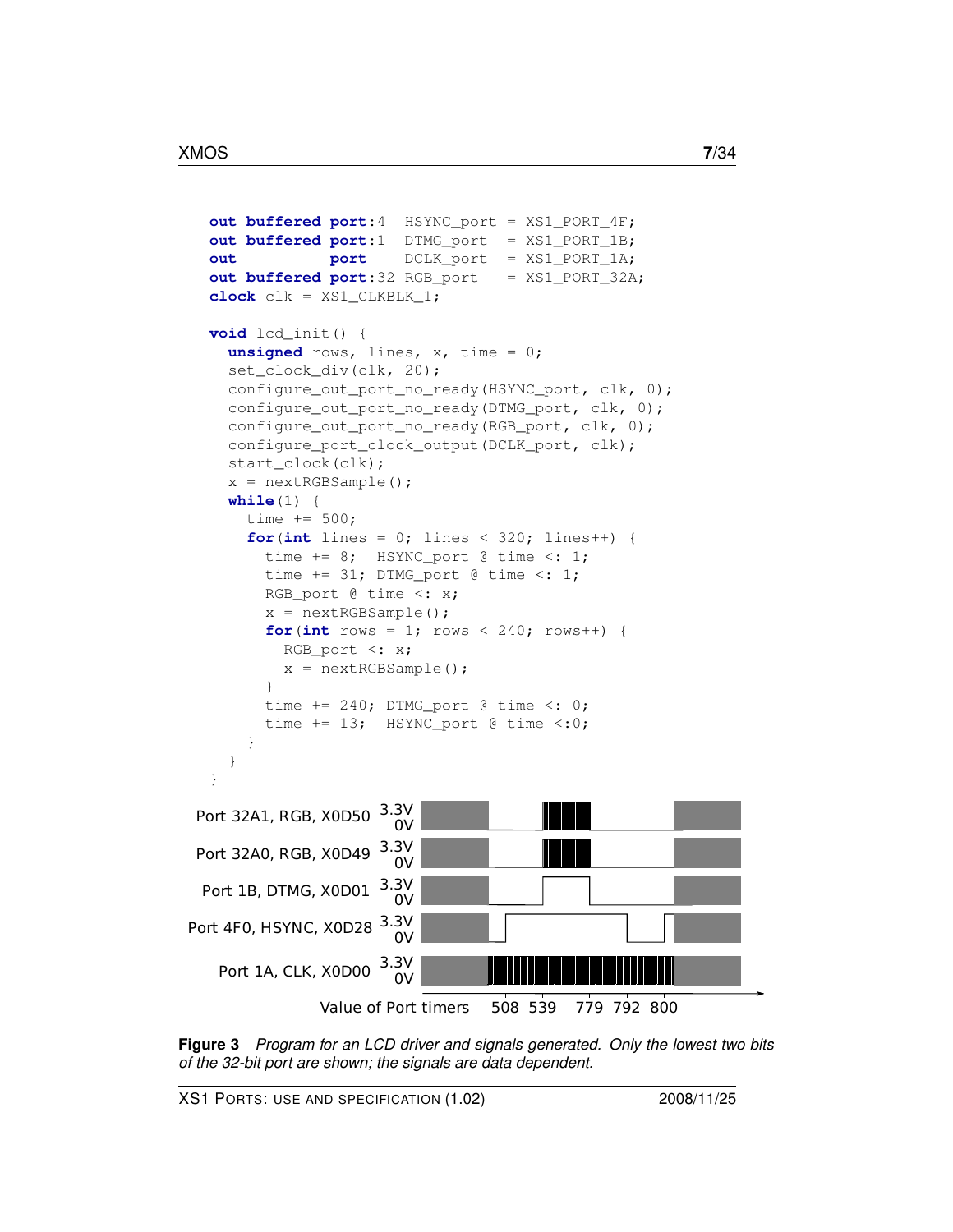

<span id="page-8-1"></span>**Figure 4** *Program showing serialising port, and the signal generated.*

two 4-bit values to be stored before they must be processed by software. As with the output, using a deserialising port reduces the number of instructions required to perform an input. The clock is declared in two parts (as discussed in Section [2.2\)](#page-2-0): an output port that will be used to make the clock signal visible on a pin, and a clock block declaration. An example program and signals are shown in Figure [5;](#page-9-0) it will read the value 0x28 into the variable x.

The data is sampled on the rising edges of the clock. The clock does not need to be output on a port, but it has been output on port 1A (X0D00) in order to clarify the timing diagram. The lowest bit of port 4B is connected to pin X0D04, the highest to pin X0D07. When shifting the LSB is read first, resulting in 0x28 being read. Note that this code relies on when the clock starts - the next section on strobing discusses how to read (and deserialise signals) at specific times.

The sampling can be performed on the rising edge of the clock if desired, by setting the *sdelay* mode. The clock can also be inverted, meaning that the output will happen on the rising edge, and input on the falling edge.

### <span id="page-8-0"></span>**2.4 Using strobe signals**

In many cases input and output signals are accompanied by *strobing* signals. The ports on an XS1 can input and interpret strobe signals generated by out-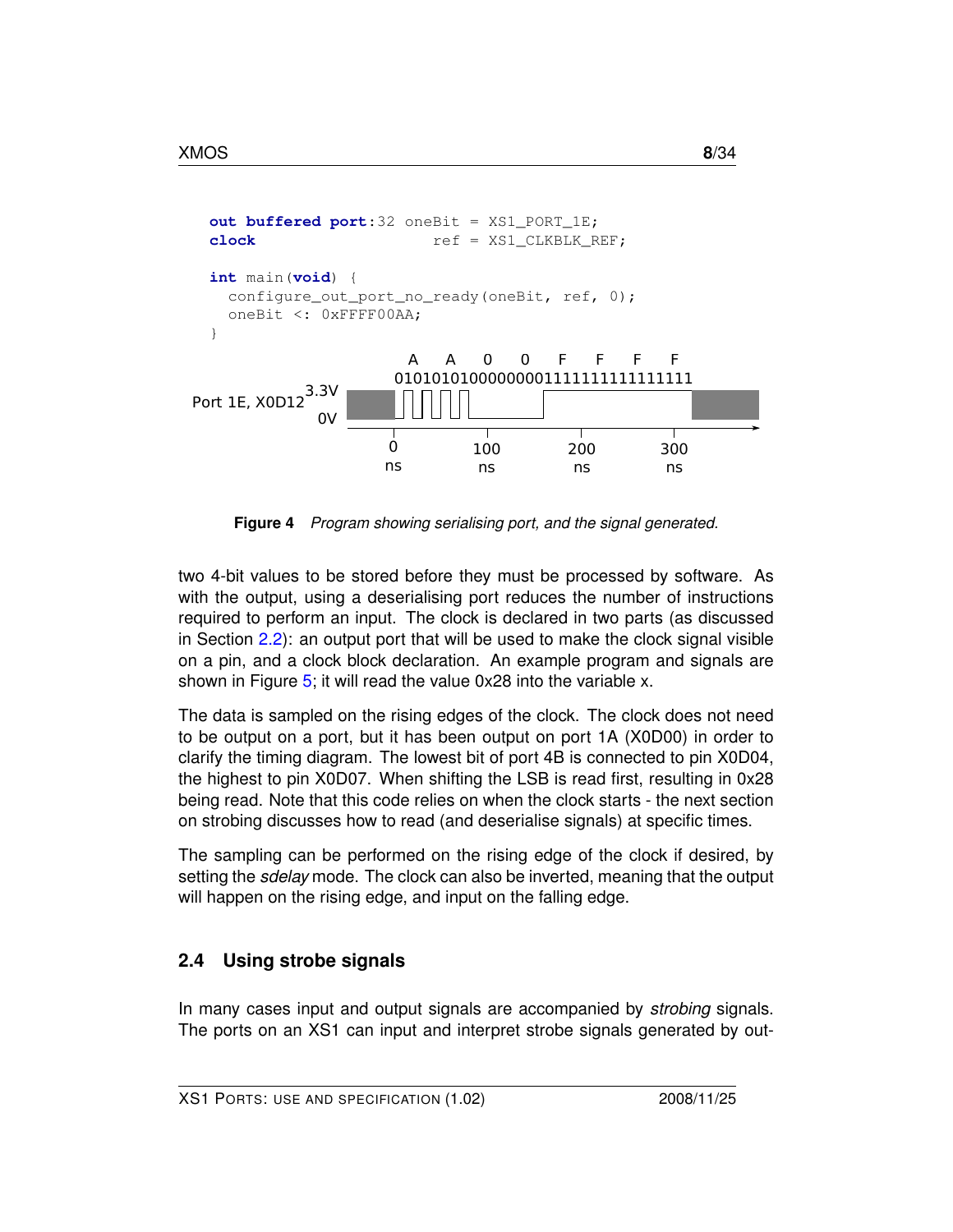```
in buffered port:8 inP = XS1_PORT_4B;
out port clockOut = XS1_PORT_1A;
clock clk25 = XSI CLKBLK<sup>1</sup>;
int main(void) {
  set_clock_ref(clk25);
  set_clock_div(clk25,2);
 configure_in_port_no_ready(inP, clk25);
  configure_port_clock_output(clockOut,clk25);
  start_clock(clk25);
  inP :> int x;
}
                             Sample Sample 3.3V
 Port 4B3, X0D07
                  0V
 Port 4B2, X0D06 3.3V0V
 Port 4B1, X0D05 3.3V0V
 Port 4B0, X0D04 3.3V0V
                 3.3V
  Port 1A, X0D00 \frac{5.5V}{0V}\overline{\phantom{a}}\overline{0}100
                                                200
                                                           300
                          ns
                                     ns
                                                ns
                                                           ns
```
<span id="page-9-0"></span>**Figure 5** *Example showing the use of a 4-bit deserialising port.*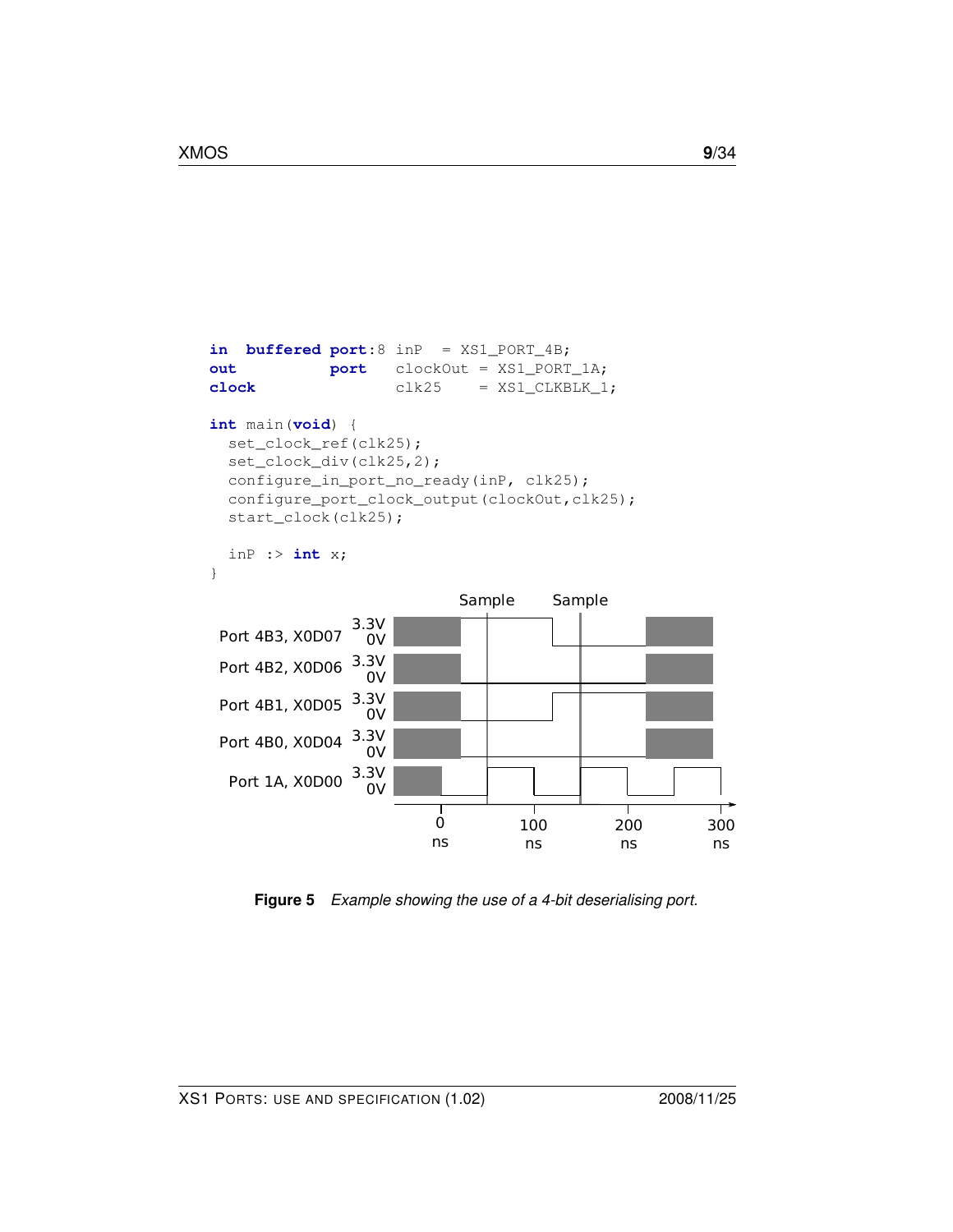side sources, and ports can generate strobe signals to accompany outputted data. These signals are known as *ready-in* and *ready-out*, and the port can be configured in one of four modes:

- No ready signals: this is the normal mode that was used in all preceding sections.
- Strobed master, in which case ready signals are only output. The configuration function requires a one bit output port that is to be used for readyoutput.
- Strobed slave, in which case ready signals are only input. The configuration function requires a one bit input port that is to be used for ready-input.
- Bidirectional strobe, in which case ready out signals are both input and output. The configuration function requires a one bit input port and a one bit output port that are to be used for ready-input and ready-output.

As is the case with clocks, the ports that are used for ready input and output cannot be buffered. When a ready input signal is used on a port, the port only operates when the ready-input signal is high. When a ready output signal is used, the port will raise the ready-output when it operates. If active low signals are required, you can simply invert the port used for the ready signal(s).

Below we give two example sections of code, one that uses ready-output signals, and one that uses ready-input signals. The LCD driver discussed earlier requires a pin (DTMG) to be pulled high when data is output. After declaring the RGB port to be a strobed master that uses DTMG as the ready output signal we can simply remove the outputs to DTMG. This is shown in Figure [6.](#page-11-0)

An example section of slave code is shown in Figure [7.](#page-12-0) This code uses a ready input signal, and samples data on a 4-bit port when the ready-input strobe is high. When running this code on the stimulus shown at the bottom of Figure [7,](#page-12-0) the input statement will input the value 0x82.

## **2.5 Conditional input**

It is often useful to wait for some condition on an input line. For example, a program may wait for a wire to go high or for a specific bit pattern to be sampled on the line. The XS1 ports allow a program to wait for one of two conditions: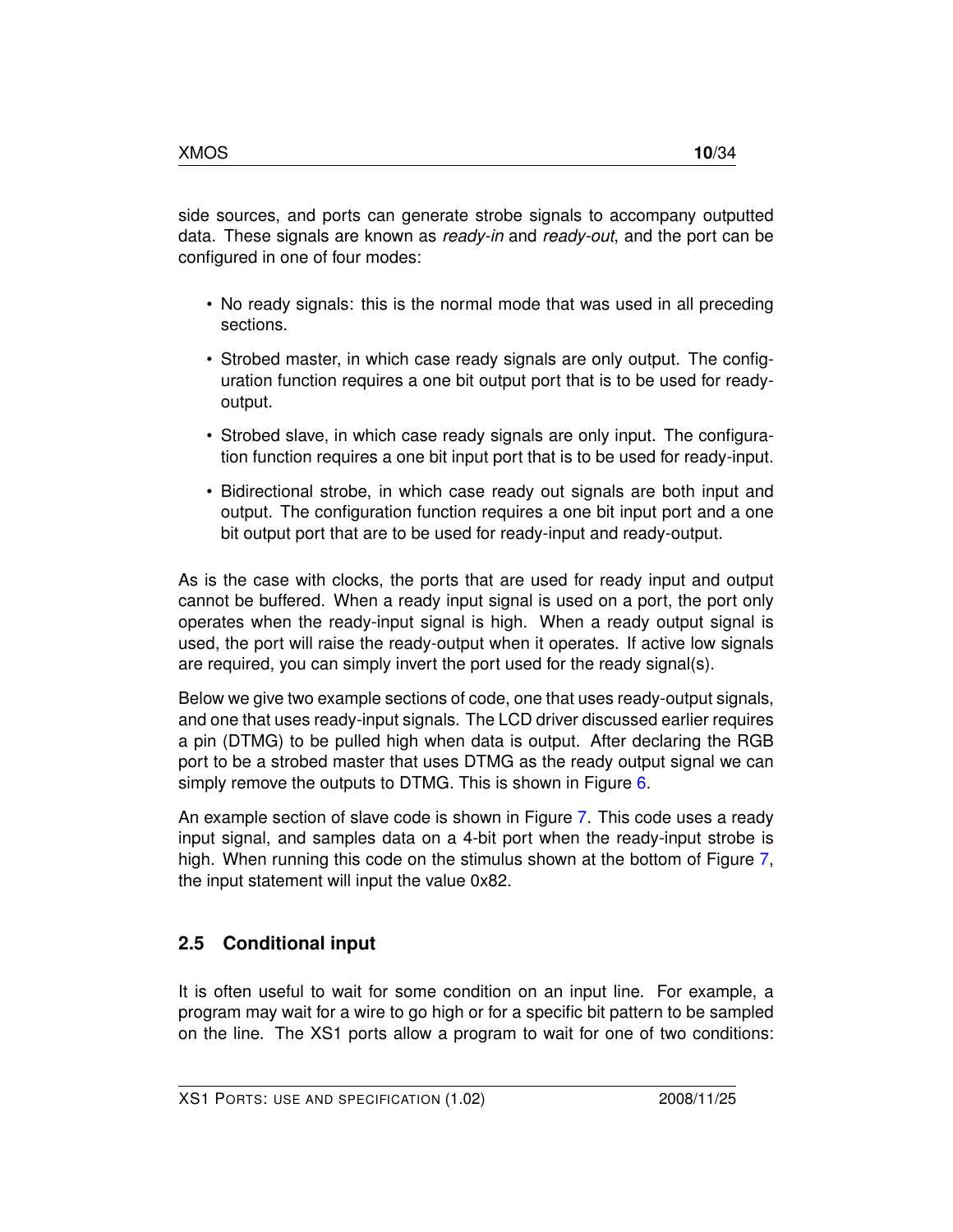```
out buffered port:4 HSYNC_port = XS1_PORT_4F;
out port:1 DTMG_port = XS1_PORT_1B;
out port DCLK_port = XS1_PORT_1A;
out buffered port:32 RGB_port = XS1_PORT_32A;
clock clk = XS1_CLKBLK_1;
void lcd_init(chanend toLCD) {
  unsigned rows, lines, x, time = 0;
  set_clock_ref(clk);
  set_clock_div(clk, 20);
  configure_port_clock_output(DCLK_port, clk);
  configure_out_port_no_ready(HSYNC_port, clk, 0);
  configure_out_port_strobed_master(RGB_port, DTMG_port, clk, 0);
  start_clock(clk);
  x = inuint (toLCD);
 while(1) {
   time += 500;
   for(int lines = 0; lines < 320; lines++) {
     time += 8;HSYNC_port @ time <: 1;
     time += 31;RGB_port @ time <: x;
     x = inuint (toLCD);
     for(int rows = 1; rows < 240; rows++) {
       RGB_port <: x;
       x = inuint (toLCD);
     }
     time += 240 + 13;HSYNC_port @ time <:0;
    }
  }
}
```
<span id="page-11-0"></span>**Figure 6** *Driving an LCD display using ready output; the output is the same as shown in Figure [3.](#page-7-0)*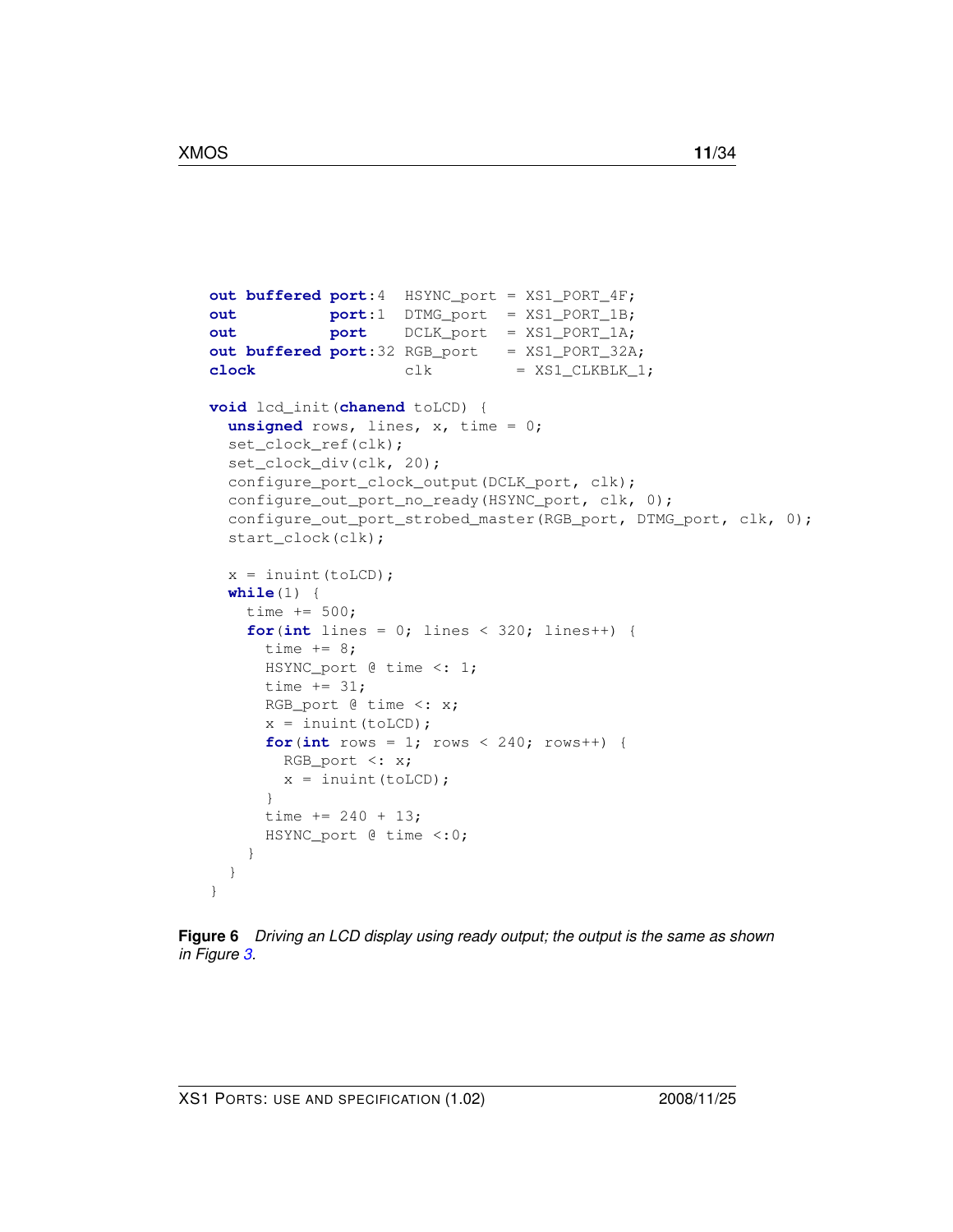```
in buffered port:8 inP = XS1_PORT_4B;
in port clockIn = XS1_PORT_1A;
in port ready = XS1_PORT_1B;
clock clk = XS1_CLKBLK_2;
int main(void) {
  set_clock_src(clk, clockIn);
 configure_in_port_strobed_slave(inP, ready, clk);
 start_clock(clk);
 inP :> int x;
}
               3.3V
  Port 1A, X0D00 \frac{5.5V}{0V}Port 4B0, X0D04 3.3V0V
 Port 4B1, X0D05 \frac{3.3V}{2V}0V
 Port 4B2, X0D06 3.3V0V
               3.3V
                0V
 Port 4B3, X0D07
                            Sample Sample
  Port 1B, X0D01 \frac{3.3V}{0V}
```
<span id="page-12-0"></span>**Figure 7** *Program and wave-forms showing use of ready-input signal.*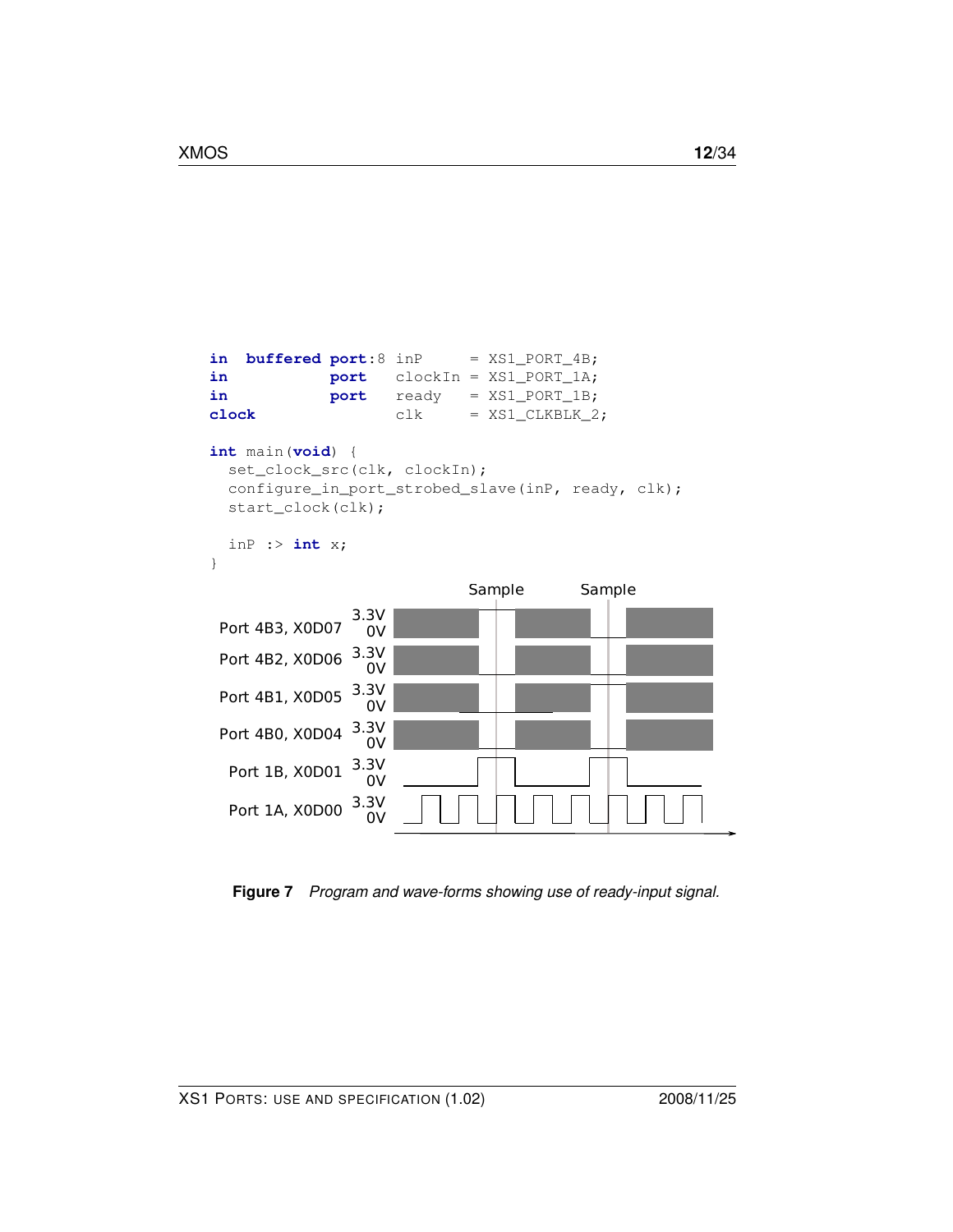```
in buffered port:1 oneBit = XS1_PORT_1B;
out buffered port:4 counter = XS1_PORT_4A;
clock ref = XS1 CLKBLK REF;
int main(void) {
  int oldValue = 0, i = 0;
  configure_in_port_no_ready(oneBit, ref);
  configure_out_port_no_ready(oneBit, ref, 0);
  oneBit :> oldValue;
  while (1) {
    oneBit when pinsneq(oldValue) :> oldValue;
    counter \langle : ++i;}
}
                3.3V
  Port 1B, X0D01 \longrightarrow 0Port 4A0, X0D02 3.3V0VPort 4A1, X0D03 3.3V0V
 Port 4A2, X0D08 3.3V0V
 Port 4A3, X0D09 3.3V0V
```
<span id="page-13-0"></span>**Figure 8** *Program and wave forms showing conditional input.*

equal or not equal to some value. As an example, the code in Figure [8](#page-13-0) counts the number of transitions on its input wire. Example input stimuli and expected output are shown below the code.

Patterns can be more complex on multi-bit ports. For example, in order to wait for a preamble on an Ethernet cable the only operation required is:

```
in buffered port:32 ethData = XS1_PORT_4A;
int main(void) {
 ethData when pinseq(0xD) :> int _;
  //... packet has started...
}
```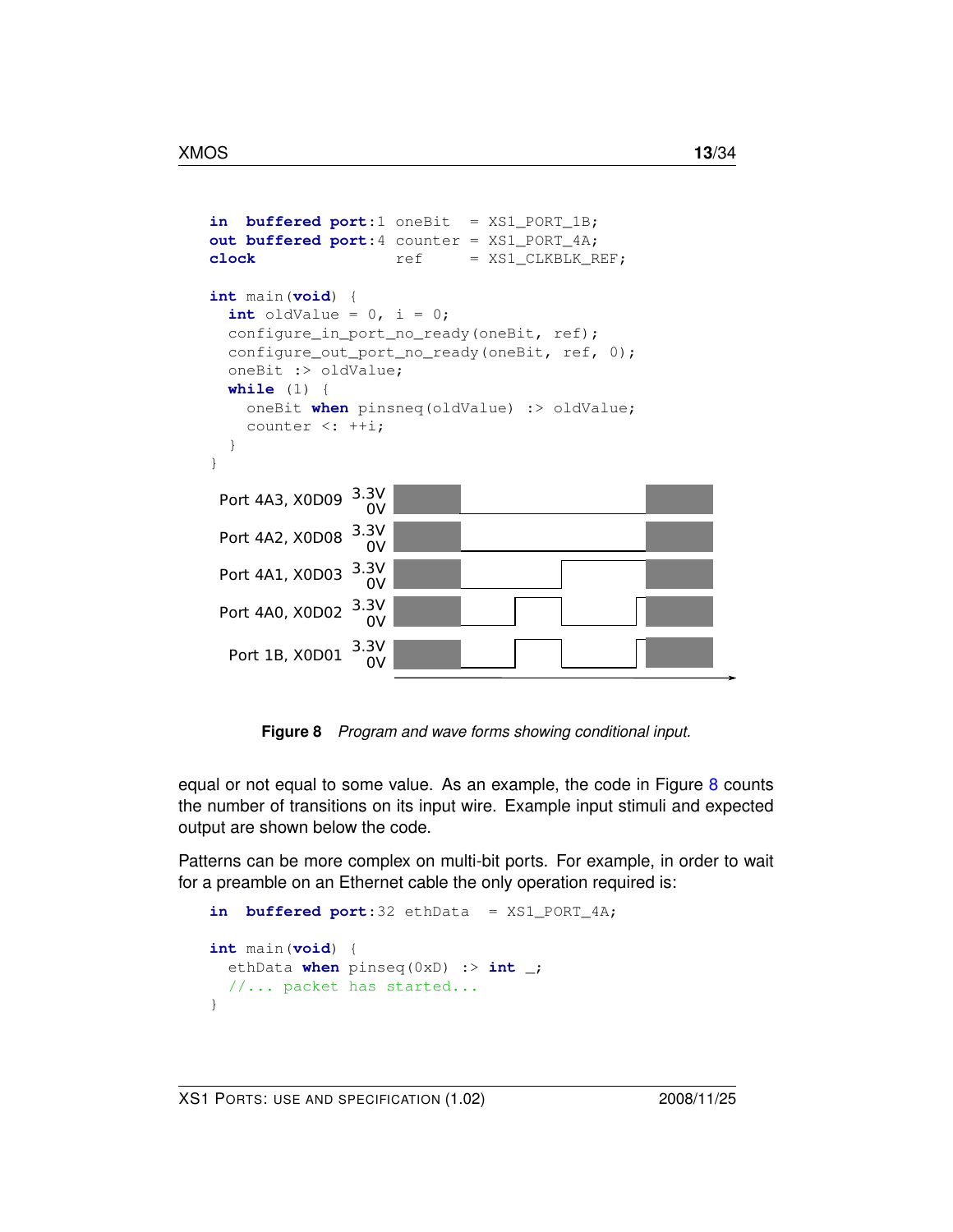## **2.6 Summary of port configuration**

• Ports must be configured in order to specify how many (if any) ready wires are used, or whether this port should be driving a clock. This is done by calling a configure  $*$  port  $*$  function. After this function completes, the port is ready to be used for input and output. The functions used to set the mode are

```
configure_*_port_no_ready,
configure_*_port_handshake,
configure_*_port_strobed_master,
configure_*_port_strobed_slave, and
configure_port_clock_output.
```
- Ports may have some modes set, such as inverting, pull-mode, and sdelay. These modes are set using the appropriate  $set{\text{port}}*$  function, and must be called before configuring the port. set\_port\_inv(), set\_port\_sample\_delay(), and set\_port\_pull\_up() can be used to set the appropriate mode.
- Each port is clocked, either by the default reference clock, or by a specific clock. The port source is specified in the call to configure.
- You can configure clock blocks to either generate a clock based on a divided reference clock, or use an input pin as a clock. When you are done configuring a clock you must call start\_clock(). Call this function *after* all ports are configured, and you are guaranteed that all ports will have the same port counter values.

## <span id="page-14-0"></span>**3 Port specification**

Ports define the interface between hardware attached to an XCore and software running on an XCore. The port logic can take care of timing, serialisation/deserialisation, strobing and pattern matching.

Ports can be be configured to be in one of 10 modes. Most of those modes are strobed, where data is input and output depending on the presence of strobing signals. Two special modes implement input sampling and bidirectional I/O. The ports are listed below, and are discussed in detail in subsequent sections.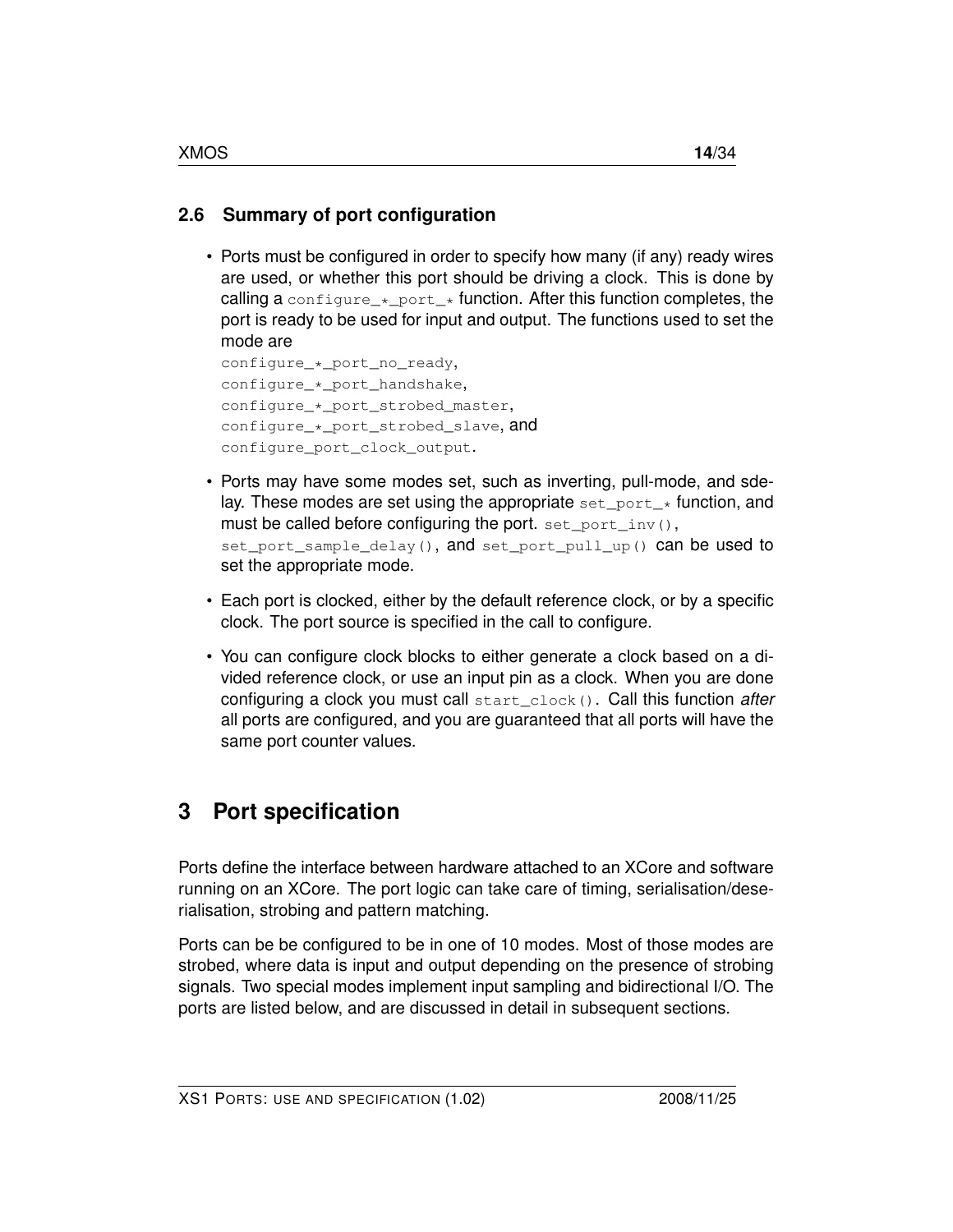| <b>Direction</b>     | <b>Strobing</b>      | <b>Principal operations</b>                     |
|----------------------|----------------------|-------------------------------------------------|
| Input                | <b>Bidirectional</b> | Input, conditional input, both optionally timed |
| Input                | Master               | Input, conditional input, both optionally timed |
| Input                | Slave                | Input, conditional input, both optionally timed |
| Input                | Implicit             | Input, conditional input, both optionally timed |
| Output               | <b>Bidirectional</b> | Output, optionally timed                        |
| Output               | Master               | Output, optionally timed                        |
| Output               | Slave                | Output, optionally timed                        |
| Output               | Implicit             | Output, optionally timed                        |
| Input                |                      | Timed sampling input                            |
| <b>Bidirectional</b> |                      | Sampling Input, output                          |

Buffered ports, discussed in Section [3.1,](#page-15-0) should be used unless bidirectional ports (Section [3.3\)](#page-18-0) or a precise timed sample (Section [3.2\)](#page-18-1) are required.

All input and output operations always record the value of the port counter. This value records when the last I/O operation happened, as measured according to the port's clock. All ports have a clock associated with them; the clock can be set to come from an internal source (optionally divided) or an external source. Clocks are discussed in Section [3.4](#page-19-0)

### <span id="page-15-0"></span>**3.1 Buffered modes**

Buffered modes allow:

- Optional use of a FIFO to serialise and deserialise data.
- Use of up to two pins for strobing.
- Perform conditional input on data.

### **3.1.1 FIFO**

A double-buffering FIFO can be enabled on for 1, 4, 8, 16, and 32-bit ports. The FIFO serialises (output) or deserialises (input) data. The double buffering allows the entire contents of the FIFO to be copied for transfer to (input) or from (output) the program. This enables data to be serialised using a high-frequency clock decoupled from the program.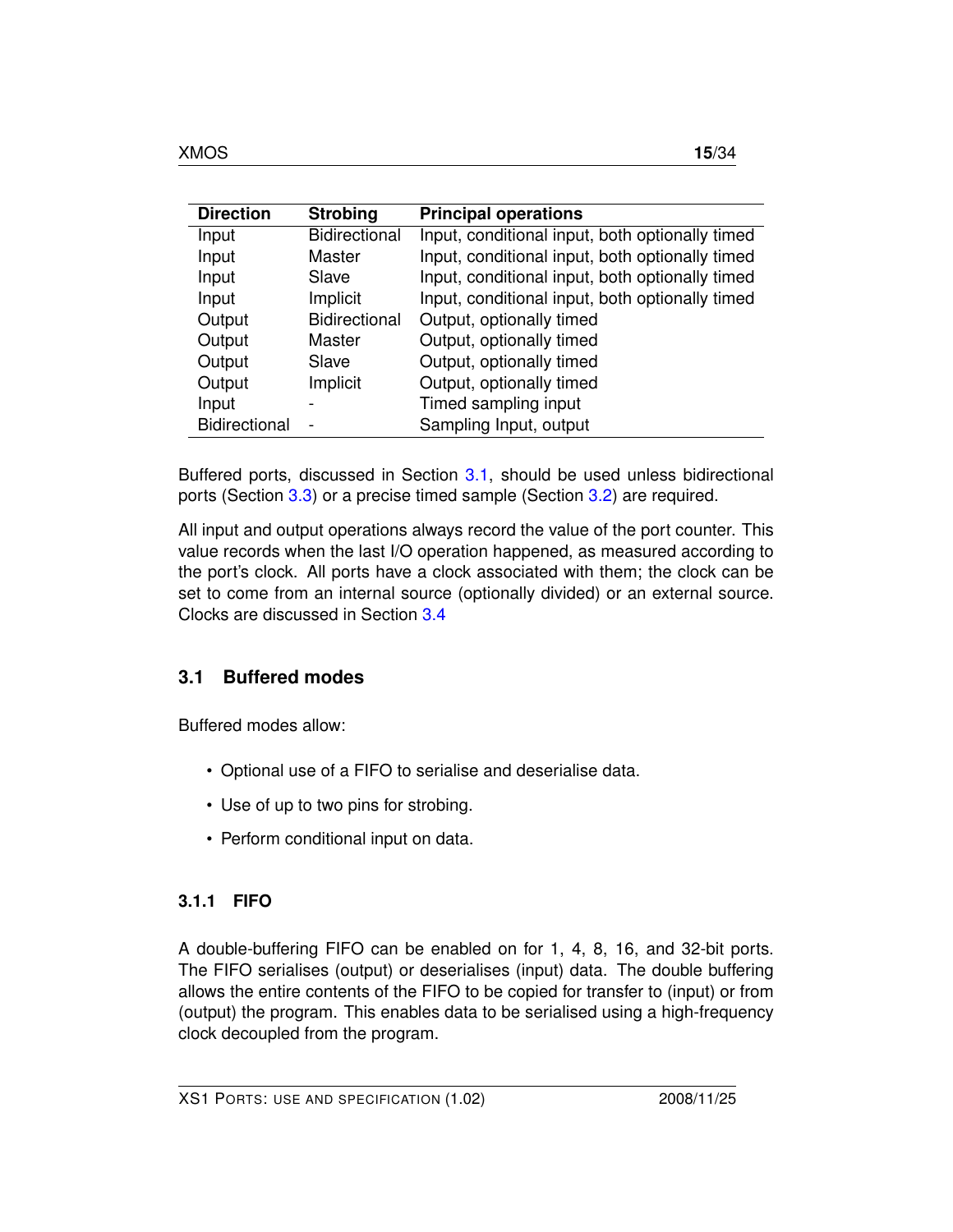The FIFO holds at most *bpw* bits; this enables a single word-wide operation to transfer the entire contents of the FIFO to or from a register. Hence, for a *w*-bit wide port, the size of the FIFO is limited to  $\frac{bpw}{w}$  elements. The topmost *w* bits of the FIFO are the value that is most recently clocked in. The lengths of the FIFO that are supported are:

- 1-bit ports: 4, 8, 32.
- 4-bit ports: 8 (2 elements), 32 (8 elements).
- 8-bit ports: 32 (4 elements).
- 16-bit ports: 32 (2 elements).
- 32-bit port: double buffering only.

On input, when the FIFO has been filled up, all bits are transferred to the transfer register, and the FIFO is cleared. On output, when the FIFO is empty, data is transferred from the transfer register into the FIFO, and the transfer register is cleared. The value of the port counter is recorded when the FIFO is transferred to or from the double buffer, and made available as a "timestamp".

The FIFO can serialise (output) and deserialise (input) data. On output, data is shifted out starting with the least significant bit (nibble, byte, or 16-bit entity). On input, the data is read in starting with the least-significant bit.

#### **3.1.2 Strobing**

Up to two pins can be used for strobing of the data. This corresponds to four strobing modes:

- Bidirectional strobing, where both an input strobe and an output strobe are used. When both strobes are high, the data is ready and can be sampled.
- Master strobing, where only an output strobe is generated by the XCore. This strobe is pulled high to signal that data is available (OUT) or to signal that there is space to input data (IN). This is equivalent to bidirectional strobing with a high input strobe.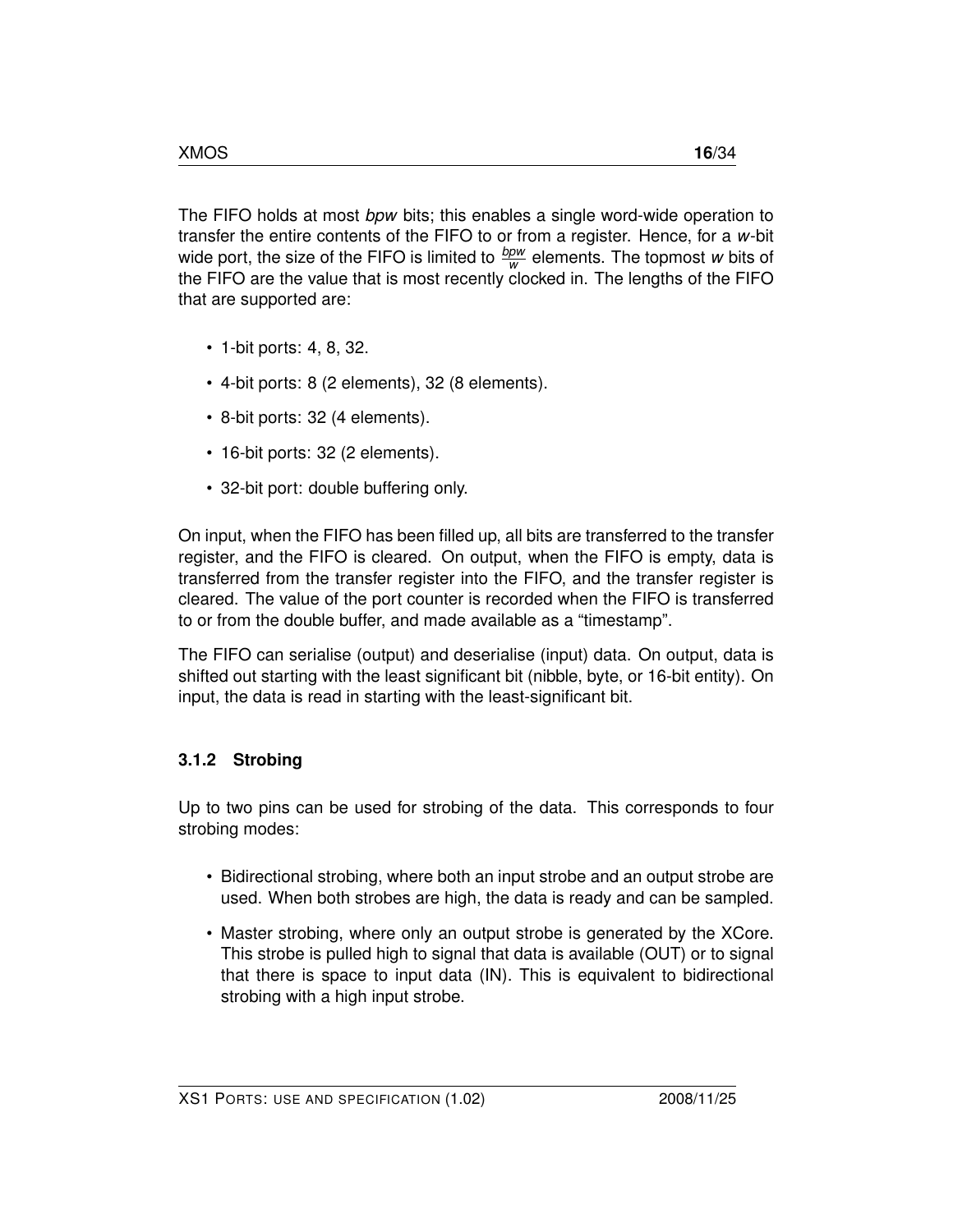- Slave strobing, where only an input strobe is read by the XCore. Data is only input or output when the input strobe is high. This is equivalent to bidirectional strobing with a high output strobe.
- Implicit strobing, where data is transferred every clock cycle. This is the equivalent of bidirectional strobing with both strobes high.

If the port is an input port, then data is clocked in from the pins into the FIFO, and then subsequently made available to the ISA (when the FIFO is full). If the port is an output port, then data is clocked out from the FIFO onto the output pins. Data has to be supplied to the FIFO fast enough to keep up with the clocked strobing.

In the case of bidirectional or master strobing on an input port, the output strobe is high if there is room in the FIFO, and low otherwise. On an output port, the output strobe is high if there is data in the FIFO, and low otherwise.

### **3.1.3 Timed and conditional I/O**

Input operations can be delayed by making the input *timed* and/or *conditional*. If an input is timed then the port shall wait until the port counter has reached the specified value. If an input is conditional, then the port shall wait until the specified input condition is met. If both timing and conditions are used, then the input will first wait for the specified value on the port counter, and then for the specified condition. While waiting, the FIFO clocks data in according to the strobing mode. Any data that overflows is discarded.

Output operations can be delayed by making the output *timed*. If an output is timed, then the port shall wait until the port counter has reached the specified value. While waiting, the FIFO clocks data out according to the strobing mode. If there is insufficient data in the FIFO, the last data values held are held on the pins.

The port counter is 16 bits wide and counts edges on its associated clock.

When performing a conditional input on a buffered port, the strobe output is kept high while the condition does not match; any non matching input is discarded. Then the strobe is kept high for as long as there is space in the FIFO and double buffer. When performing a timed input on a buffered port, the strobe output is kept low until the port counter reaches the specified value; at that stage, the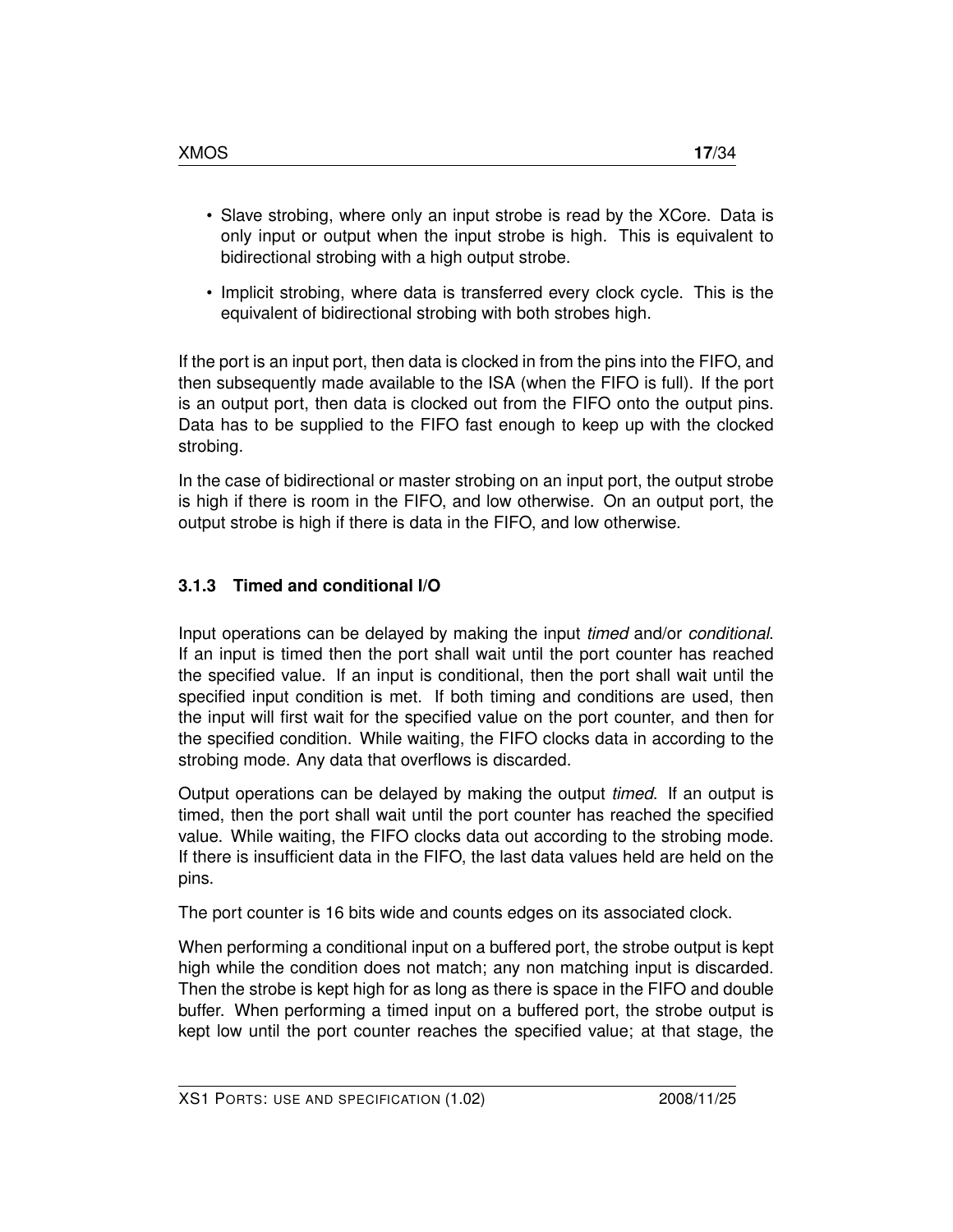strobe is pulled high, requesting data, until the FIFO and secondary buffer are filled up. When performing a timed output on a buffered port, the strobe output is kept low until the port counter reaches the specified value; at that stage, the strobe is pulled high, outputting data, until the FIFO and secondary buffer are empty.

## <span id="page-18-1"></span>**3.2 Sampling input mode**

When a port is configured in sampling mode, the Xcore I/O instructions in the ISA communicate directly with the hardware pins. When an IN is performed in sampling mode, the data latched at the previous clock edge is returned. If an IN is performed twice within a clock-cycle, then the second IN will block until the next clock edge. Input can be timed, in which case the input operation is performed immediately after the port counter reaches the specified value. The data that is input is the data actually clocked in at that specific moment.

Input can be delayed until a condition is met, for example, until the port does not equal the value '0xA'. This condition stays on the port, hence only matching data will be read until the condition is reset.

When using a WAIT instruction to wait for conditional input, the data must be input when the WAIT completes - this will return the data that matched the condition. If this data is not read, a later read will return the matched data.

## <span id="page-18-0"></span>**3.3 Bidirectional mode**

When a port is configured in bidirectional mode, it will tri-state when an IN operation is performed, and will start to drive when an OUT operation is performed. In the case of a timed IN or OUT, a change in tri-state or drive mode is delayed until the port counter reaches the specified value. When a conditional IN is performed, the input pins are tristated on executing the IN instruction (not on a SETD or SETC in the case of a conditional in). No buffering is available in Bidirectional mode. IN operations behave as in the "Sampling input mode" output operations behave as buffered without ready wires.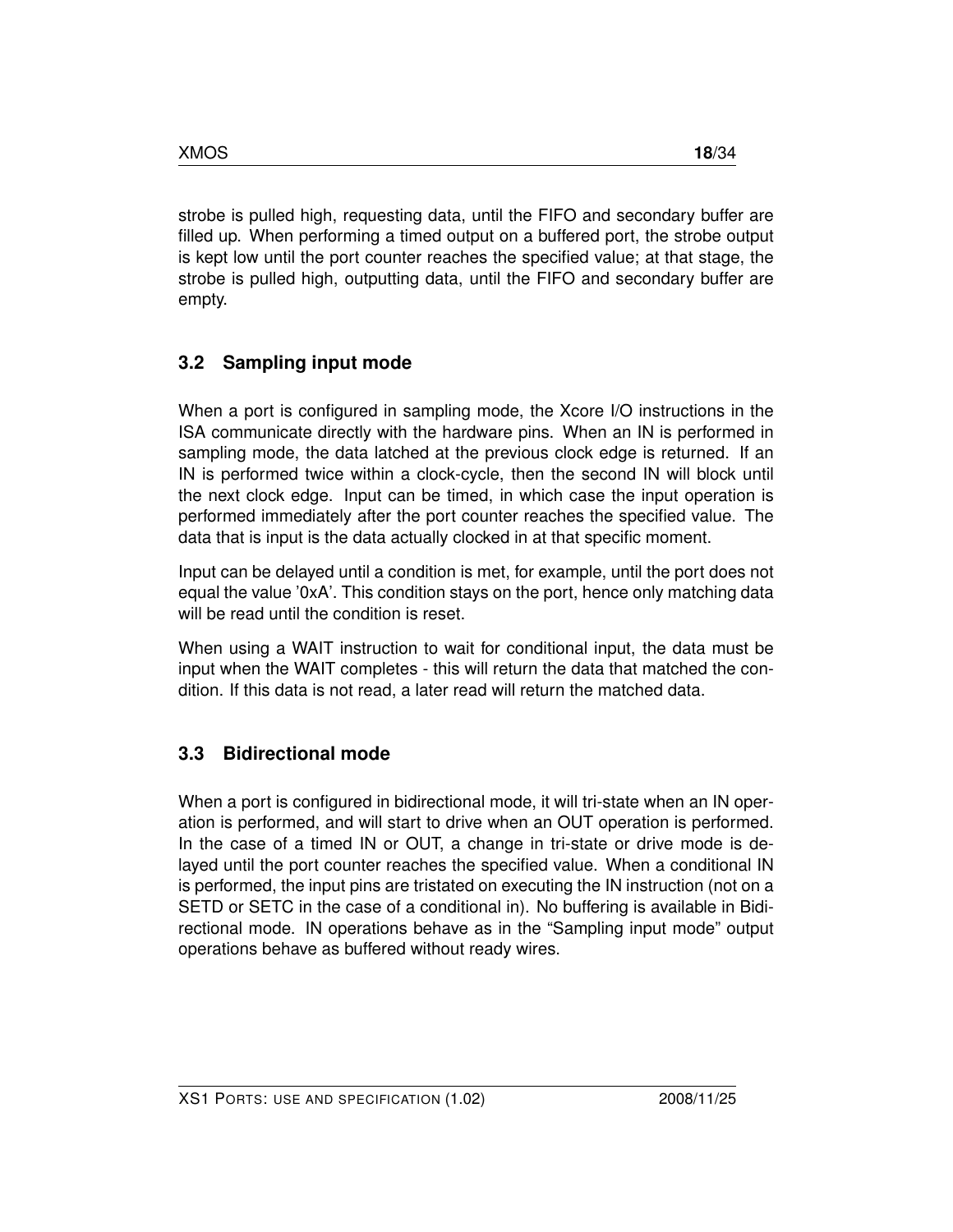## <span id="page-19-0"></span>**3.4 Clocks**

All ports are synchronised to a clock provided by a *clock block*. By default, the ports are clocked from a clock block that runs at the reference frequency of 100 MHz. A port can be clocked from a different clock block, which can be driven using either a divided reference clock, or using a clock from an external source. Note that any external clock is itself clocked-in using the 400 MHz core clock. When using ports with a ready-input signal, this ready input is dealt with by the clock block.

There are five clock blocks available for general use. These are not allocated by the compiler or architecture, and like ports have to be assigned by the programmer. They are referred to by using one of CLKBLK 1 to CLKBLK 5. The reference clock block is denoted XS1\_CLKBLK\_REF.

clock blocks govern port delays (timed input, timed output), port counters, and clocking of the signal. clock blocks can also generate a clock on an external pin.

## **3.5 Use from XC**

All input and output operations can be timestamped by adding " $@$  variable" to the right of an input or output statement.

## **3.5.1 Buffered ports**

A buffered port is declared in XC using the keyword **buffered**. If a FIFO is required, this is denoted by inserting :*length* immediately after the keyword **port**. For example:

```
in buffered port:Y x;
out buffered port:Y z;
```
The port must subsequently be configured with the appropriate clock input and ready signals; unconfigured ports have no defined behaviour. The configuration can be performed using a single function call, or can be written as a sequence of low-level operations: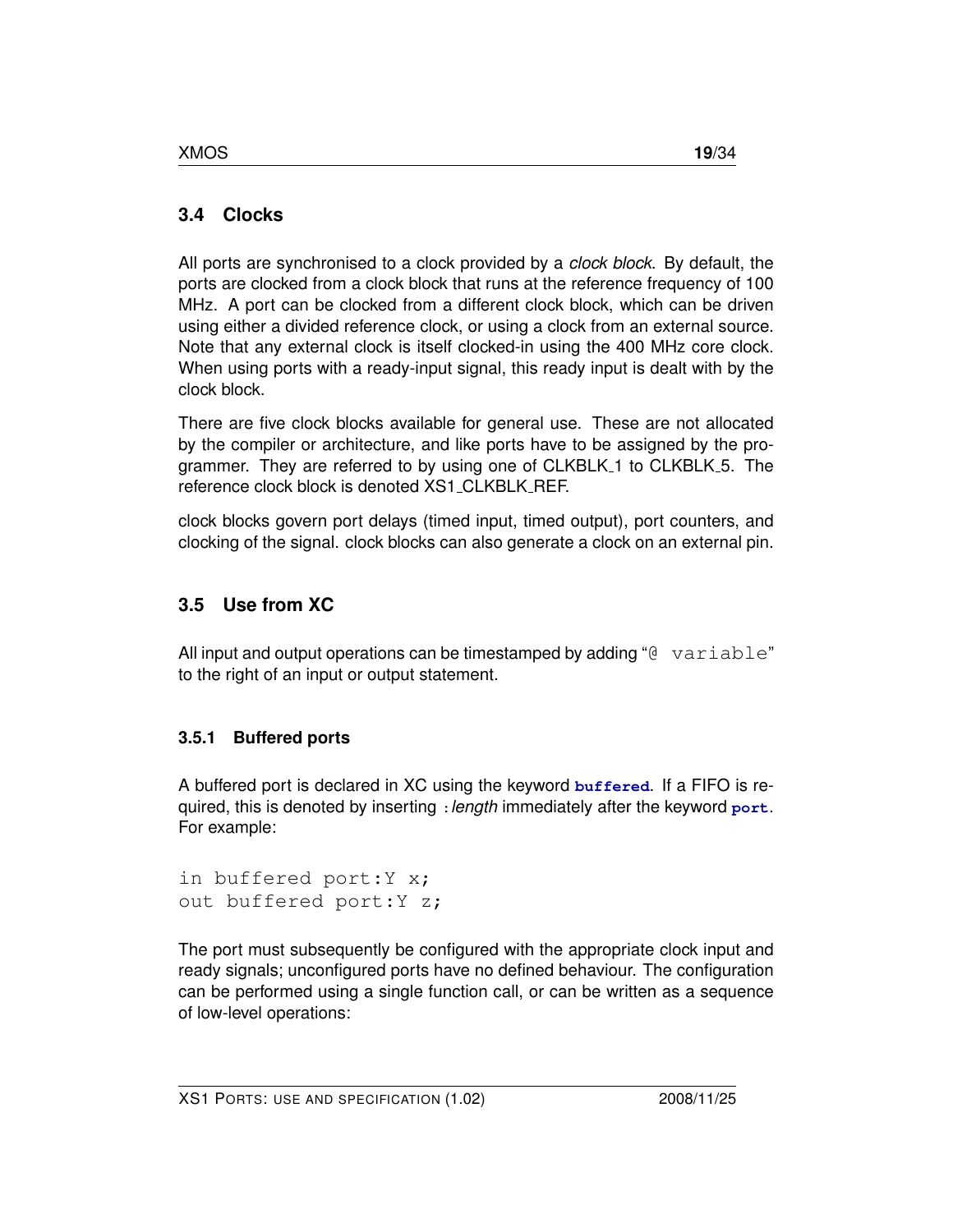**Bidirectional Strobe** assigning ready pins for bidirectional strobe to a port

void configure\_in\_port\_handshake( void port p, in port readyin, out port readyout, clock clk); void configure\_out\_port\_handshake( void port p, in port readyin, out port readyout, clock clk, int initial);

**Master Strobe** assigning ready pin for master strobe to a port

void configure\_in\_port\_strobed\_master( void port p, out port readyout, clock clk); void configure\_out\_port\_strobed\_master( void port p, out port readyout, clock clk, int initial);

**Slave Strobe** assigning ready pin for slave strobe to a port

```
void configure_in_port_strobed_slave(
          void port p, in port readyin,
          clock clk);
void configure_out_port_strobed_slave(
          void port p, in port readyin,
          clock clk, int initial);
```
**No Strobe** Configure a port that needs no strobing

```
void configure_in_port_no_ready(
          void port p, clock clk);
void configure out port no ready(
          void port p, clock clk, int initial);
```
Syntax for input:

•  $x : > y;$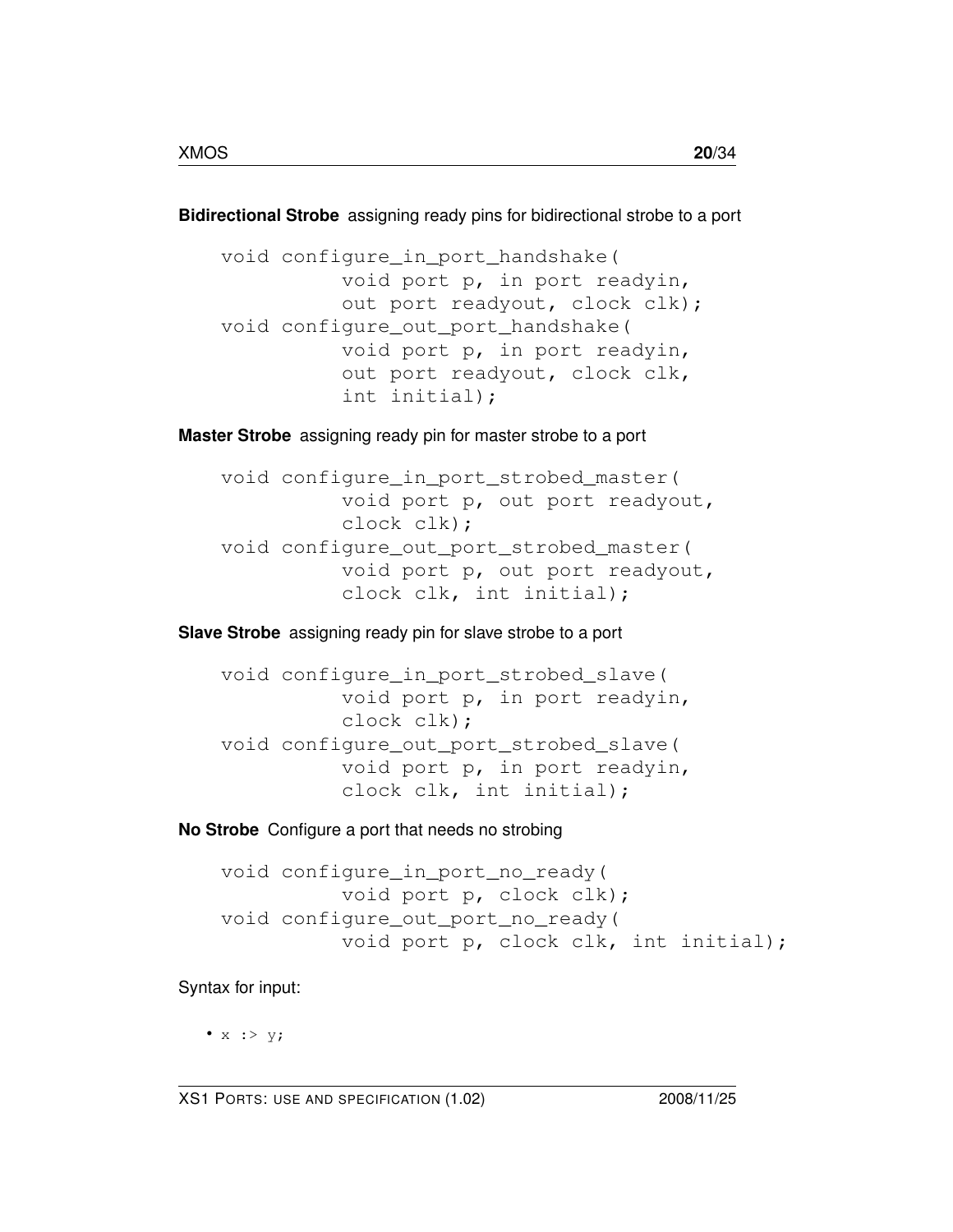- x @ t :> y;
- x **when** pinsneq(1) :> y;
- x @ t **when** pinsneq(1) :> y;

Syntax for output:

•  $x \leq: y;$ •  $x \in t \iff y;$ 

#### **3.5.2 Sampling Input**

A port is declared as sampling input by using in port as the type. Subsequently, a timed input can be performed:

in port x; ... x @ t :> y ...

#### **3.5.3 Bidirectional I/O**

A port is declared as a bidirectional port by using port as the type. Subsequently, output and input operations can be interleaved with only few restrictions:

```
port x;
... x : > y ...... x @ t :> y ...
\ldots x when pinsneq(1) \therefore y \ldots\ldots x \lt: y \ldots... x @ t <: y ...
```
It is illegal to perform a select on the port immediately after an output.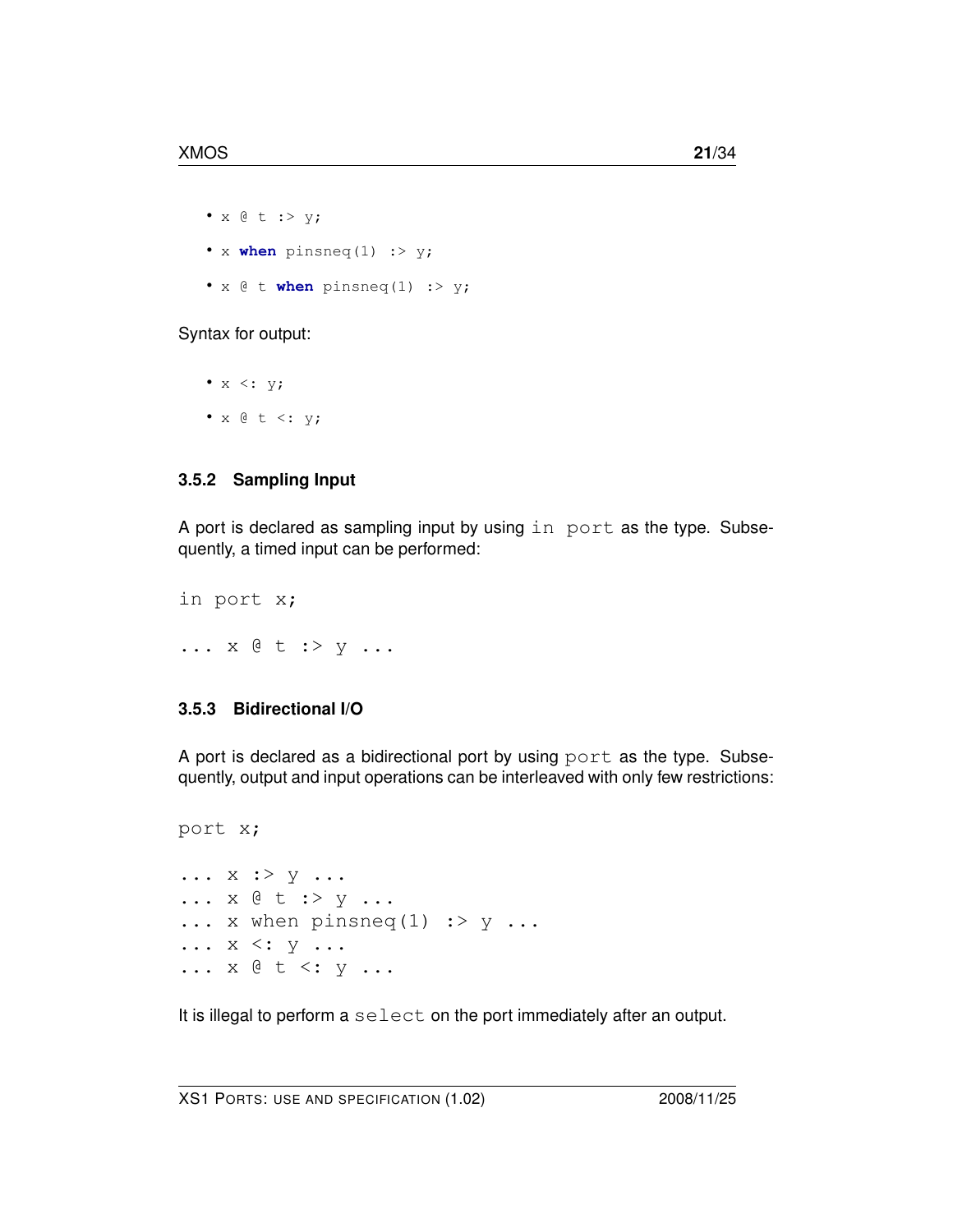#### **3.5.4 Clock output**

A clock can be output onto a pin by configuring the clock block accordingly:

```
void configure_port_clock_output
          (void port p, clock c)
```
## **3.6 Use from Assembly**

### **3.6.1 Buffered modes**

Before a buffered port can be used, it must be switched on. The code below switches the port on and configures it to be buffered. After that, one of the four following code segments is required to set it to the appropriate strobing mode.

| SETC   | RO, SETC_INUSE_ON                |
|--------|----------------------------------|
| LDC.   | R5, XS1_CLKBLK_REF; not required |
| SETCLK | R5, R0<br>; after reset          |
| SETC   | RO, SETC_BUF_BUFFERS             |
| LDC.   | R1, width                        |
| SETTW  | R0, R1                           |

In order to configure the bidirectional strobe, the ready pins have to be assigned to a port. The ready input is assigned via the clock. The code below assumes that R0 is the port to be configured, R1 the ready input wire, R2 the ready output pin, and R3 the clock.

| SETRDY        | R1, R3                  |
|---------------|-------------------------|
| <b>SETCLK</b> | R3, R0                  |
| SETC          | RO, CTRL_RDY_HANDSHAKE  |
| SETC          | RO, CTRL RUN CLRBUF     |
| SETRDY        | R0, R2                  |
| SETC          | R2, CTRL_PORT_READYPORT |

An output port needs to be initialised with its initial value (R4) prior to configuration. In addition, the first two lines will cause the port to be reset to using the reference clock.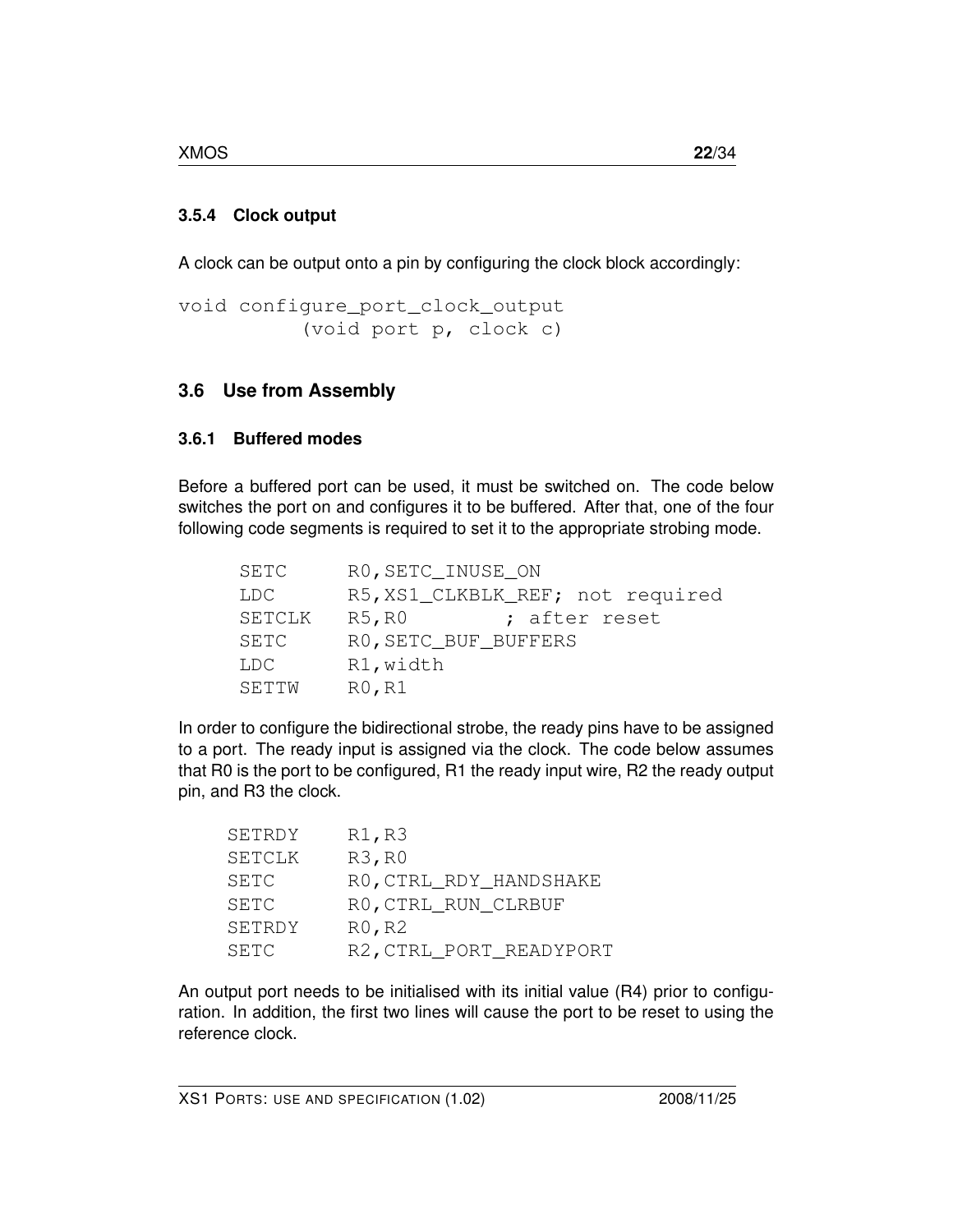| OUT    | R4, R0                  |
|--------|-------------------------|
| SYNCR  | R0                      |
| SETRDY | R1, R3                  |
| SETCLK | R3, R0                  |
| SETC   | RO, CTRL_RDY_HANDSHAKE  |
| SETC   | RO, CTRL_RUN_CLRBUF     |
| SETRDY | R0, R2                  |
| SETC   | R2, CTRL_PORT_READYPORT |

In order to configure the master strobe, the ready output pin has to be assigned to a port. The code below assumes that R0 is the port to be configured, R2 the ready output pin, and R3 the clock.

| SETCLK | R3, R0                  |  | ; not required if REF |  |
|--------|-------------------------|--|-----------------------|--|
| SETC   | RO, CTRL_RDY_MASTER     |  |                       |  |
| SETC   | RO, CTRL_RUN_CLRBUF     |  |                       |  |
| SETRDY | $R0$ , $R2$             |  |                       |  |
| SETC   | R2, CTRL PORT READYPORT |  |                       |  |

An output port needs to be initialised with its initial value (R4) prior to configuration. In addition, the first two lines will cause the port to be reset to using the reference clock.

| OUT           | R4, R0                  |  |                       |  |
|---------------|-------------------------|--|-----------------------|--|
| SYNCR         | R0                      |  |                       |  |
| <b>SETCLK</b> | R3, R0                  |  | ; not required if REF |  |
| SETC          | RO, CTRL_RDY_MASTER     |  |                       |  |
| SETC          | RO, CTRL RUN CLRBUF     |  |                       |  |
| SETRDY        | R0, R2                  |  |                       |  |
| SETC          | R2, CTRL_PORT_READYPORT |  |                       |  |

In order to configure the slave strobe, the ready input pin has to be assigned to a port. The ready input is assigned via the clock. The code below assumes that R0 is the port to be configured, R1 the ready input wire, and R3 the clock.

SETRDY R1, R3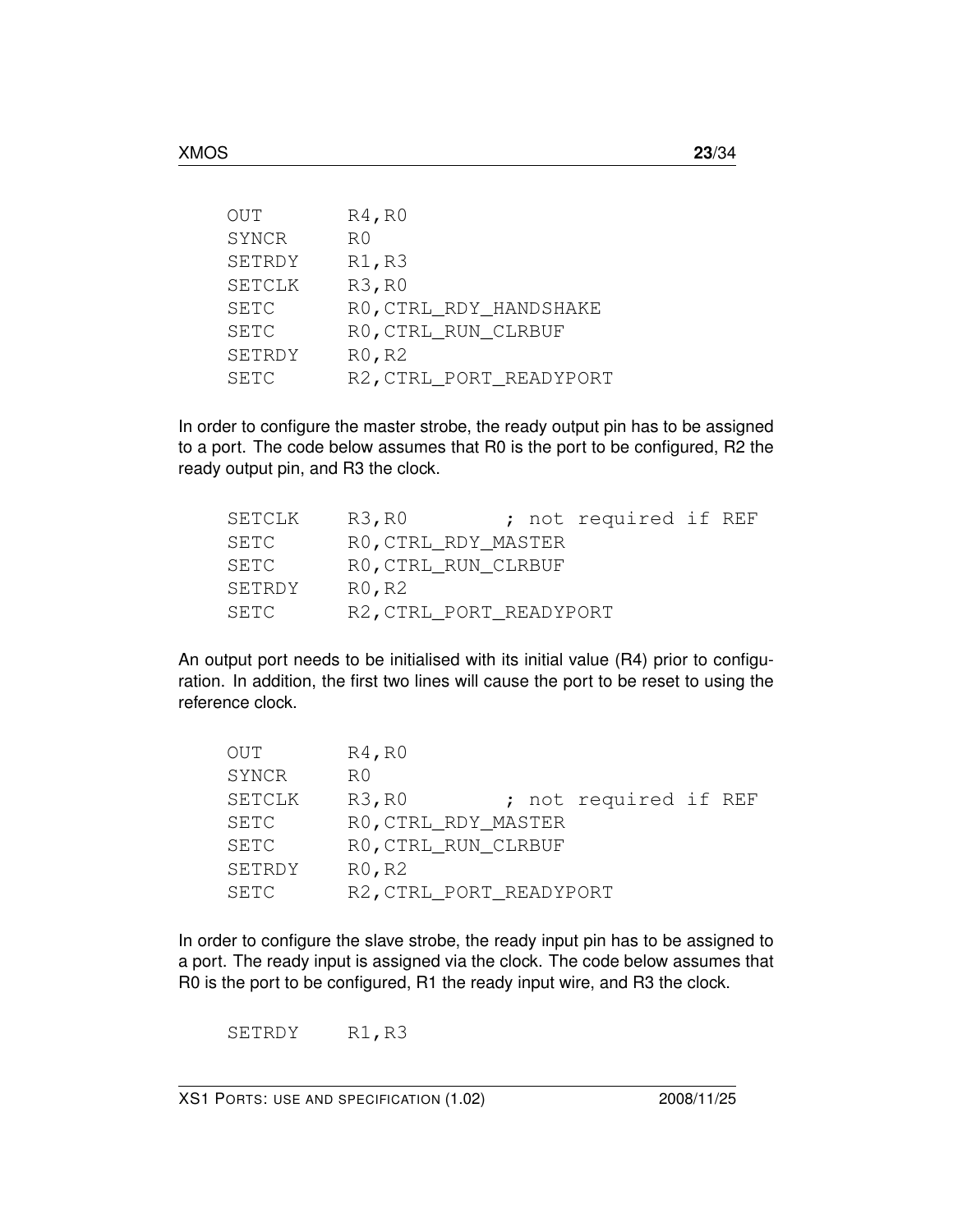| SETCLK | R3, R0               |
|--------|----------------------|
| SETC   | RO, CTRL RDY STROBED |
| SETC   | RO, CTRL_RDY_SLAVE   |
| SETC   | RO, CTRL_RUN_CLRBUF  |

An output port needs to be initialised with its initial value (R4) prior to configuration. In addition, the first two lines will cause the port to be reset to using the reference clock.

| R4, R0               |
|----------------------|
| R()                  |
| R1, R3               |
| R3, R0               |
| RO, CTRL_RDY_STROBED |
| RO, CTRL_RDY_SLAVE   |
| RO, CTRL_RUN_CLRBUF  |
|                      |

In order to configure implicit strobing, the clock has to be assigned to a port. The code below assumes that R0 is the port to be configured and R3 the clock.

| SETCLK | R3, R0               |  |
|--------|----------------------|--|
| SETC.  | RO, CTRL RDY NOREADY |  |
| SETC   | RO, CTRL_RUN_CLRBUF  |  |

An output port needs to be initialised with its initial value (R4) prior to configuration. In addition, the first two lines will cause the port to be reset to using the reference clock.

| OUT.  | $R4$ , $R0$          |
|-------|----------------------|
| SYNCR | R O                  |
| SETC  | RO, CTRL RDY NOREADY |
| SETC  | RO, CTRL_RUN_CLRBUF  |

In all cases the FIFO can be set by executing the following code fragment:

XXXX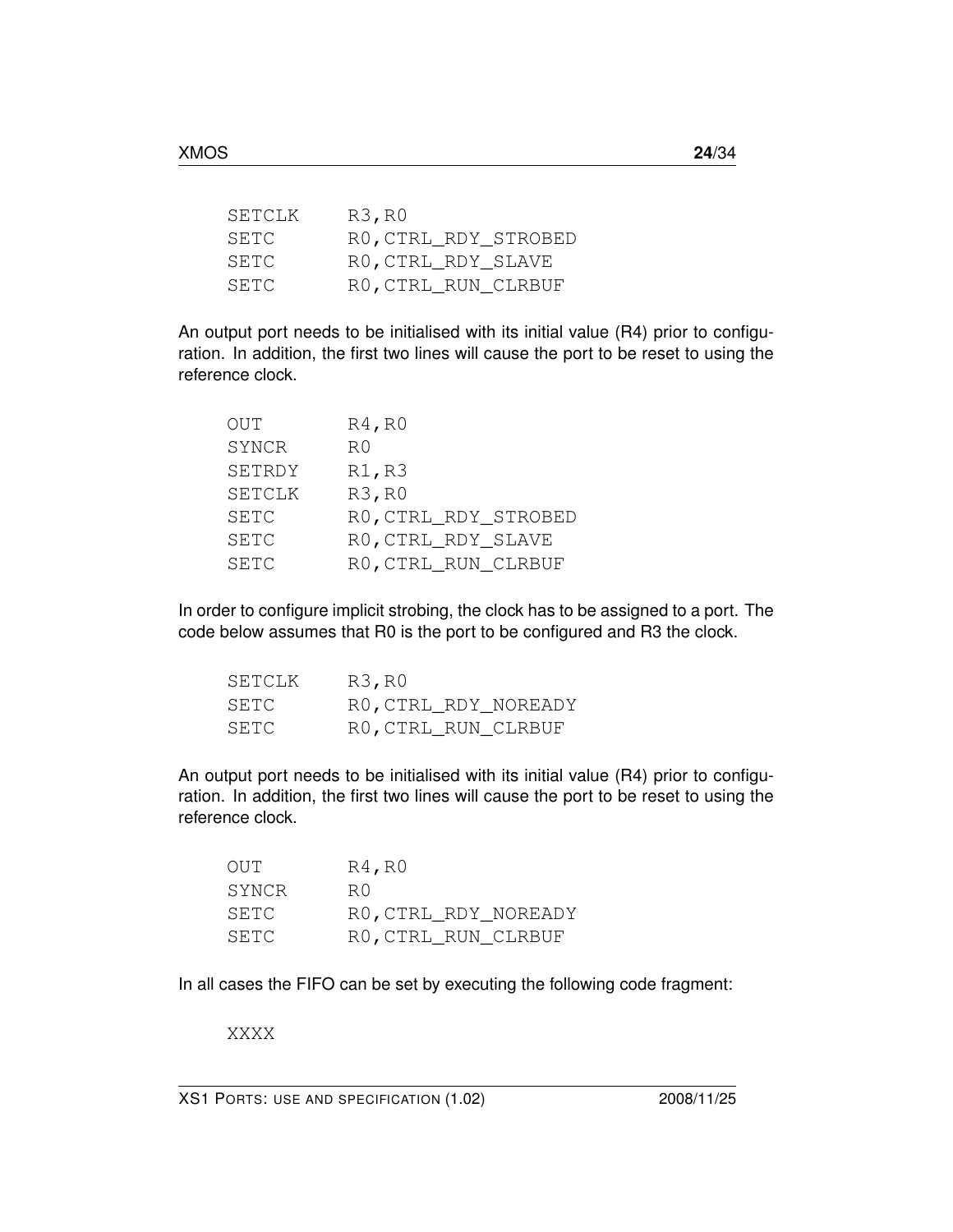Input from a buffered port is performed by using one of the following four code fragments:

```
; Input
    IN y, x
; Timed input; the IN can be preceeded by a WAIT.
    SETPT x, t
    ...
    IN y, x
; Conditional input; the IN can be preceeded by a
; WAIT.
   SETC x, COND
   SETD x, DATA
    ...
    IN y, x
; Timed conditional input; the IN can be preceeded
; by a WAIT.
   SETPT x, t
   SETC x, COND
   SETD x, DATA
    ...
    IN y, x
```
Conditional input (SETC) is automatically reset to unconditional on a match. This allows subsequent data to be read in without delay into the FIFO. A timed conditional input will not switch the condition on until the counter has reached the specified value.

Output to a buffered port is performed by using one of the following two code fragments:

```
; Output
   OUT y, x
```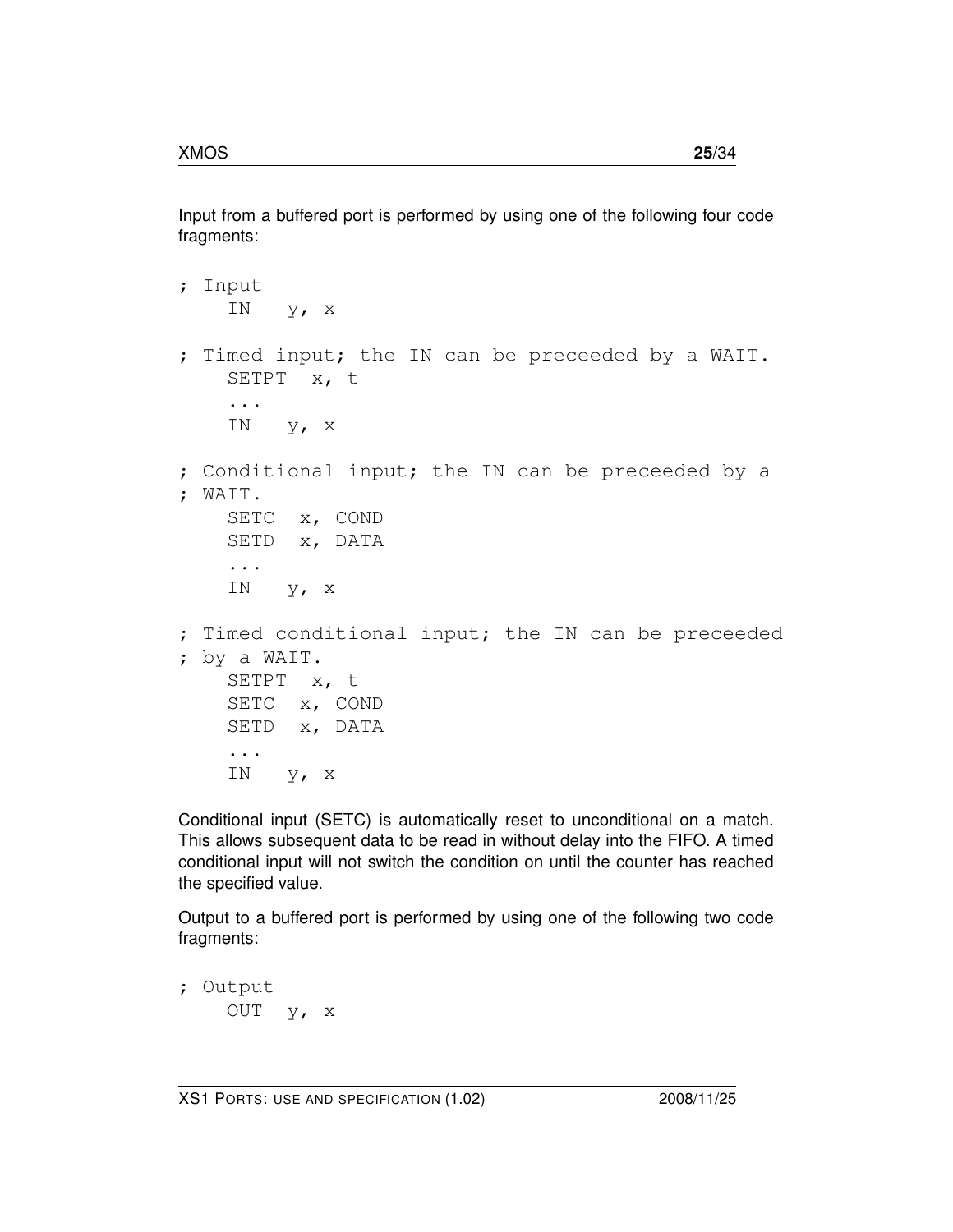```
; Timed output; the OUT must be in time, otherwise
; data will be INPUT at that time. A timed OUT
; will not block, but a subsequent SETPT or OUT
; will block if the previous OUT has yet to happen
   SETPT x, t
    ...
   OUT y, x
```
#### **3.6.2 Sampling input**

A sampling input port must be switched on prior to use. After that, the clock must be set. On reset, all clocks are set to XS1\_CLKBLK\_REF.

| SETC          | RO, SETC INUSE ON                  |  |  |
|---------------|------------------------------------|--|--|
| LDC           | R5,XS1_CLKBLK_REF; warm reset only |  |  |
| SETCLK R5, R0 |                                    |  |  |

There are then three methods for inputting data:

```
; Timed input; the IN can be preceeded by a WAIT.
   SETPT x, t
    ...
   IN y, x
```
Behaviour of the SETC instruction is subtly different from a buffered SETC; the condition is *not* reset, hence only matching data is read until the port is made unconditional.

#### **3.6.3 Bidirectional I/O**

A bidirectional port must be switched on prior to use. After that, the clock must be set. On reset, all clocks are set to XS1 CLKBLK REF.

SETC R0,SETC\_INUSE\_ON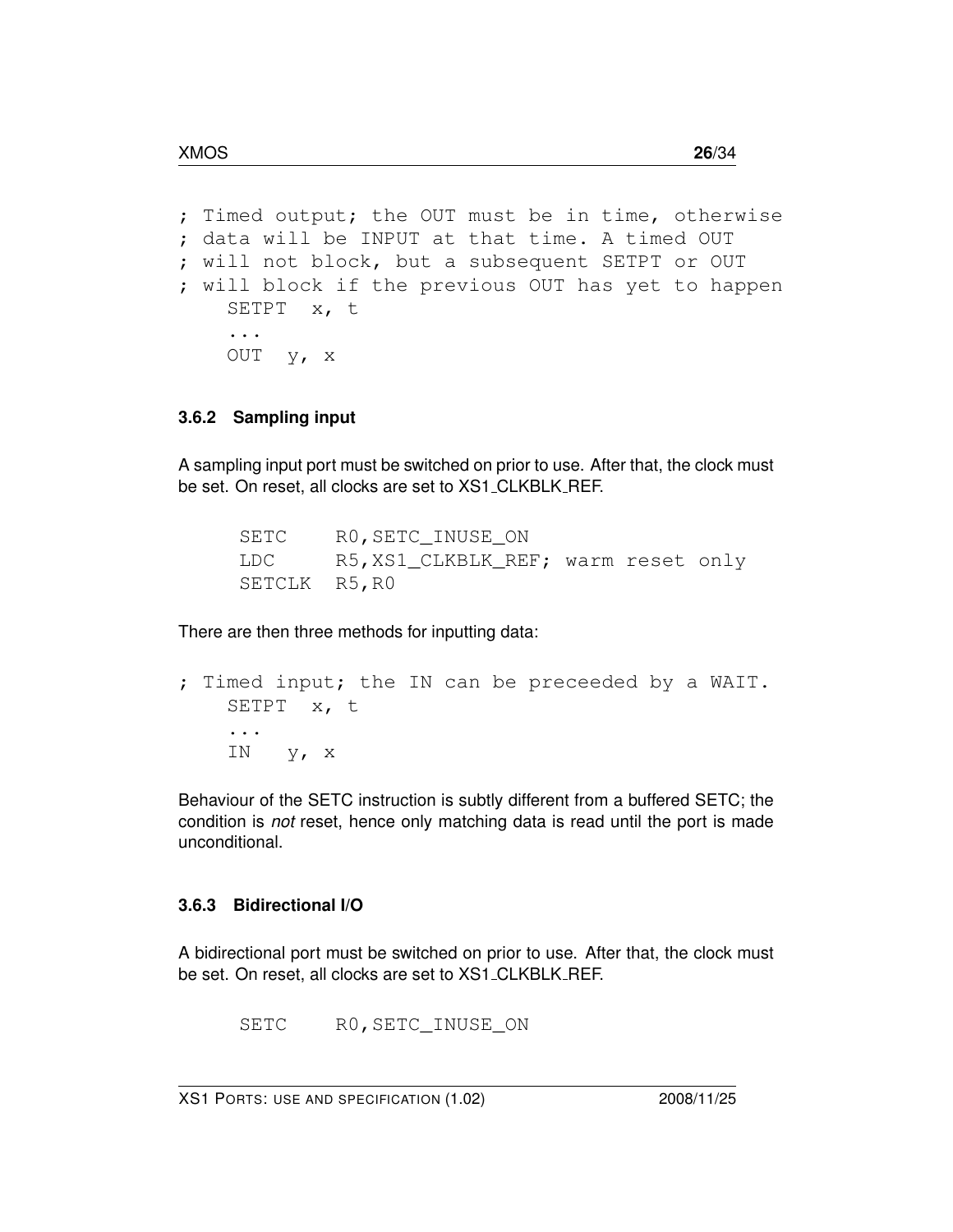LDC R5,XS1\_CLKBLK\_REF; warm reset only SETCLK R5, R0

Bidirectional input/output uses the same sequence of instructions for input, but no WAIT can be issued in the case of a conditional IN that follows an OUT. In order to perform an output, one of the following two sequences is used.

```
; Input
    IN y, x
; Output
   OUT y, x
; Timed input; the IN is guaranteed to return the
; data read at the specified time.
   SETPT x, t
    ...
    IN y, x
; Timed output; the OUT must be in time, otherwise
; data will be INPUT at that time. The OUT will not
; block, but a subsequent SETPT or OUT will block
; if the OUT has yet to happen.
   SETPT x, t
    ...
   OUT y, x
; Conditional input; the IN can be preceeded by
; a WAIT instruction
   SETC x, COND
   SETD x, DATA
    ...
    IN y, x
```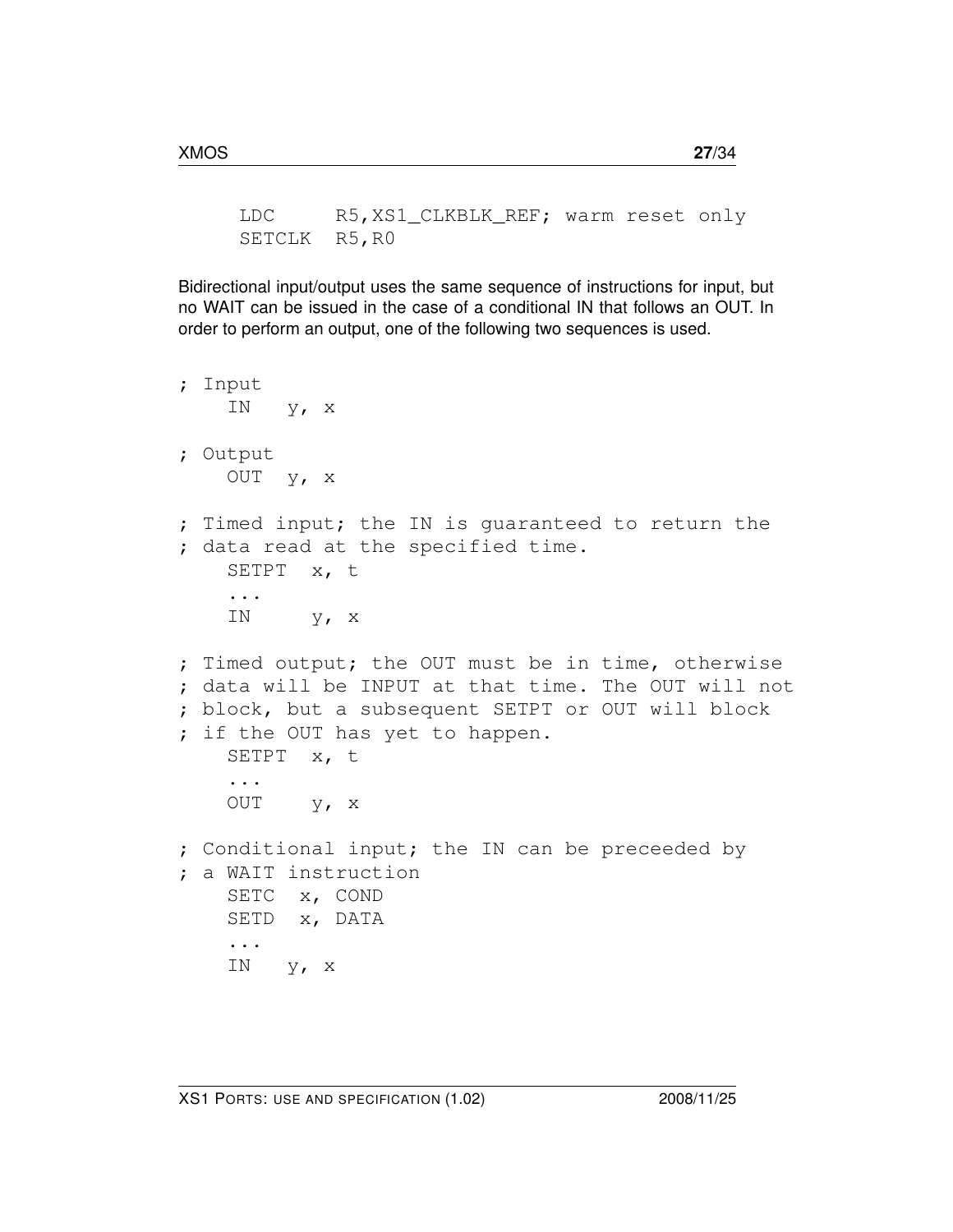#### **3.6.4 Clock output**

In order to output the clock of clock block R5 to port R0 use the following assembly sequence:

SETCLK R5, R0 SETC RO, CTRL\_PORT\_CLOCKPORT

## **3.7 Drive modes**

By default a pin is driven both high and low. It can be set to just drive high on a 1 (and become high impedance on 0). This is done by calling the following C-primitive:

set\_port\_pull\_up(void port p);

Or the following assembly instruction:

SETC RO, CTRL DRIVE PULL UP

A 1-bit port can be set to invert all data on both input and output

set\_port\_inv(void port p);

Or the following assembly instruction:

SETC RO, CTRL\_INV\_INVERT

A PEEK instruction is available to inspect the value of the port pins bypassing all mechanisms described before. This can be used to, for example, check whether a pull-up port is high or low.

PEEK RO, x

Gets the current value on port x into R0.

XS1 PORTS: USE AND SPECIFICATION (1.02) 2008/11/25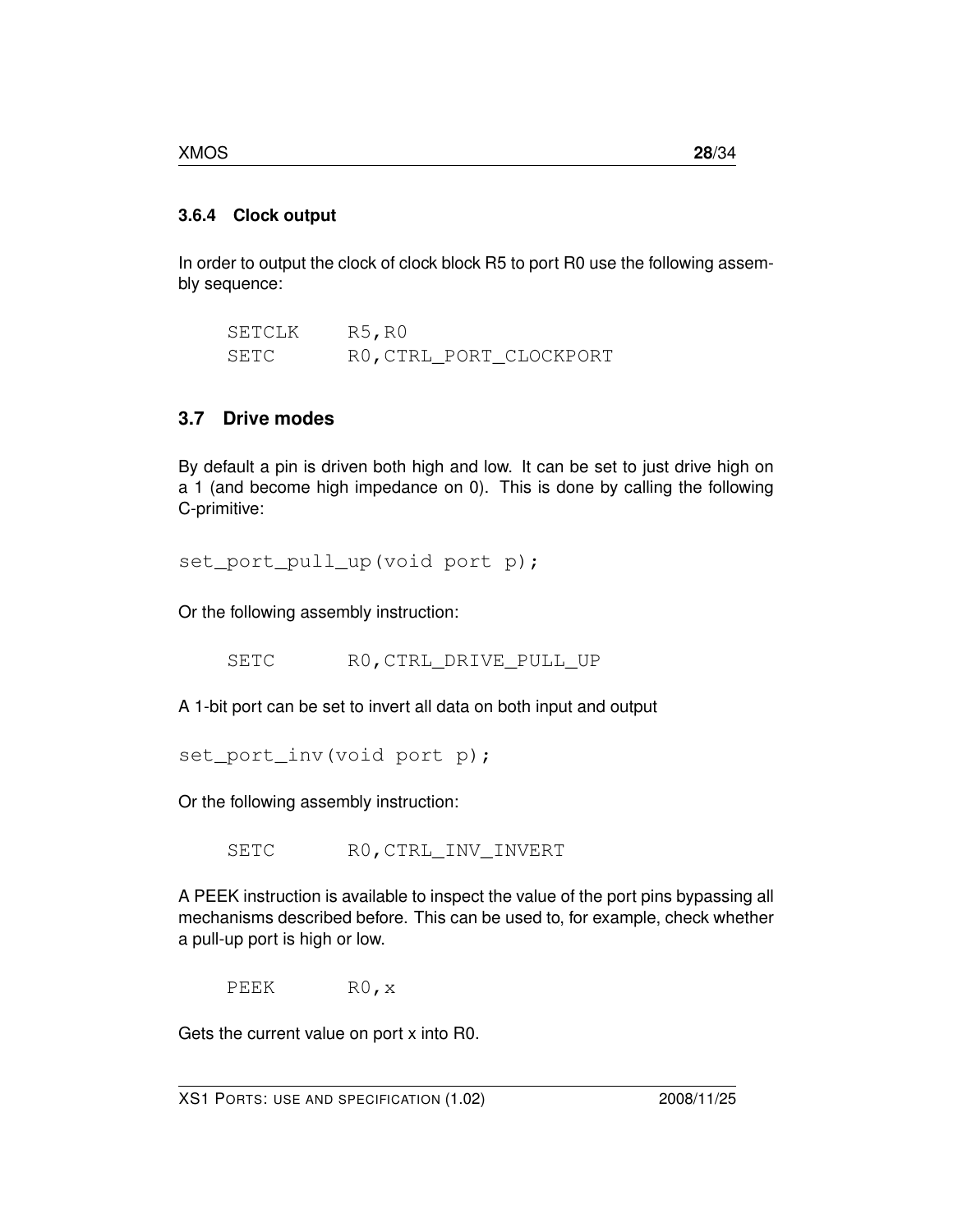### **3.8 Hardware Port pin-out**

The XS1 architecture has 16 logical ports, and the total number of pins by far exceeds the number of pins on the package. Ports, and Xlinks are therefore *multiplexed*, and there is a defined *precedence* when overlapping ports and links are used. The

#### **3.8.1 Precedence**

The mapping of ports to pins is shown in Table [1.](#page-30-0) This table lists for each pin which ports and links *can be connected* to it. Links and ports on the left hand side of the table have precedence over ports on the right hand side of the table. Each port is identified by its width (the first number 1, 4, 8, 16, or 32) and a letter that distinguishes multiple ports of the same width (A-P). The bits of the port are identified with a superscripted digit 0-31. Links are identified by means of a single letter identifier A-D. The wires of a link are identified by means of a superscripted digit 0-4.

The port or link that is actually connected to a pin is determined by the program running on the XS1. For each core, software can enable ports and links as required:

- If a link is enabled, then this link will have access to the pins; the pins of the underlying ports will be disabled.
- If a port is enabled then it will overrule any ports with higher widths that it shares its pins with.

For example, suppose that on the software on core 2 link enable link C, and ports 32A, 4C, and 8B. In that case:

- X2D01 X2D10 will be connected to link C.
- X2D14, X2D15, X2D20, X2D21 will be connected to port 4C.
- X2D16 X2D19 will be connected to bits 2 to 5 of port 8B.
- X2D49 X2D70 will be connected to bits 0 to 19 of port 32A.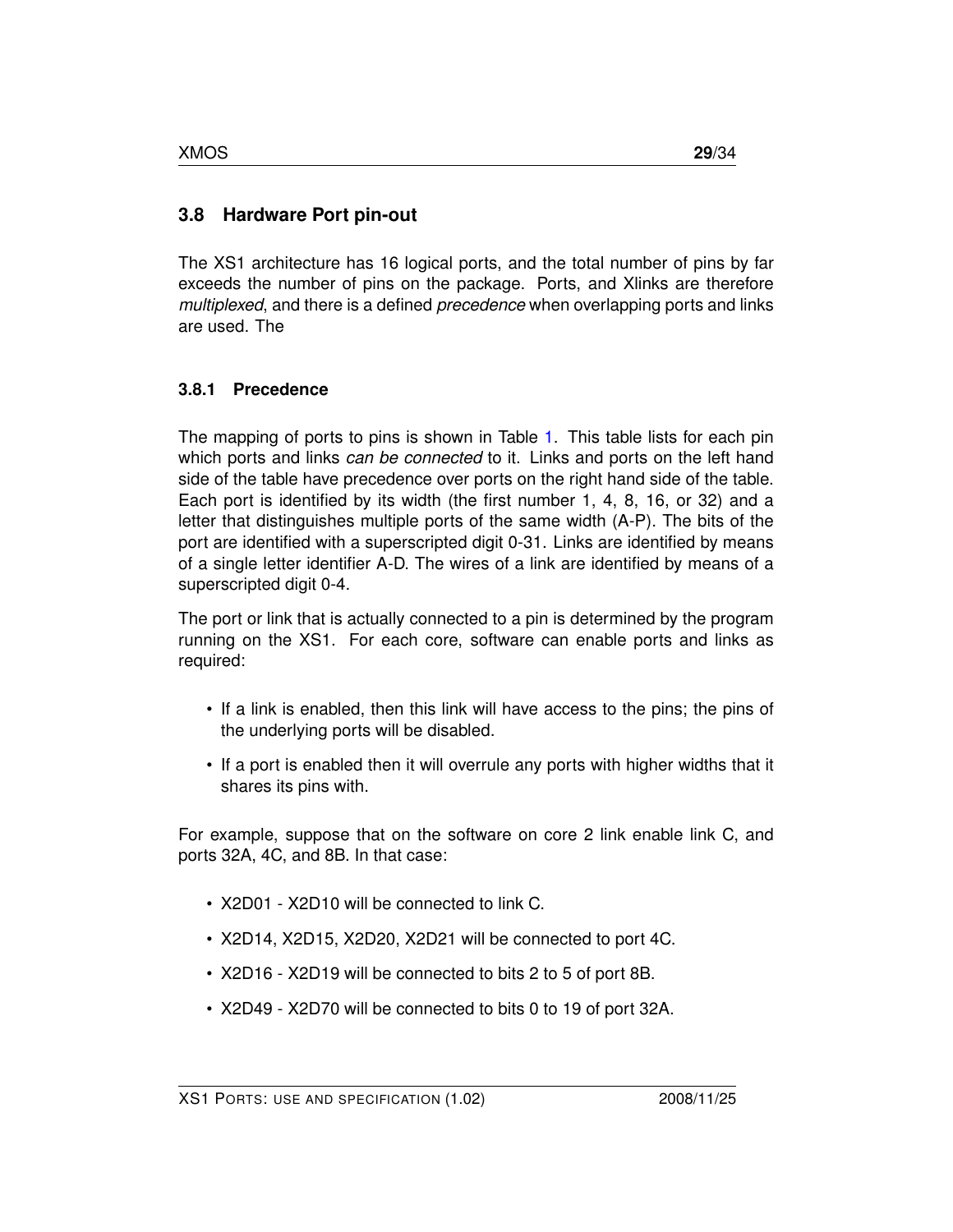|                   | $\Leftarrow$ highest    |                 |                 | Precedence      |                  | lowest $\Rightarrow$ |
|-------------------|-------------------------|-----------------|-----------------|-----------------|------------------|----------------------|
| Pin<br>XnD00      | link                    | 1-bit ports     | 4-bit ports     | 8-bit ports     | 16-bit ports     | 32-bit port          |
|                   |                         | 1A              |                 |                 |                  |                      |
| XnD01             | $A^4$ in/out            | 1B              |                 |                 |                  |                      |
| XnD02             | $A^3$ in/out            |                 | 4A <sup>0</sup> | $8A^0$          | $16A^0$          | $32A^{20}$           |
| XnD03             | $A^2$ in/out            |                 | 4A <sup>1</sup> | 8A <sup>1</sup> | 16A <sup>1</sup> | $32A^{21}$           |
| XnD04             | $A^1$ in/out            |                 | $4B^0$          | $8A^2$          | $16A^2$          | $32A^{22}$           |
| XnD05             | $A^0$ in/out            |                 | $4B^1$          | $8A^3$          | $16A^3$          | $32A^{23}$           |
| XnD06             | $A^0$ out/in            |                 | $4B^2$          | 8A <sup>4</sup> | 16A <sup>4</sup> | 32A <sup>24</sup>    |
| XnD07             | $A^1$ out/in            |                 | $4B^3$          | $8A^5$          | $16A^5$          | $32A^{25}$           |
| XnD08             | $A^2$ out/in            |                 | $4A^2$          | 8A <sup>6</sup> | $16A^6$          | 32A <sup>26</sup>    |
| XnD09             | $A^3$ out/in            |                 | $4A^3$          | $8A^7$          | $16A^7$          | $32A^{27}$           |
|                   |                         |                 |                 |                 |                  |                      |
| XnD10             | $A^4$ out/in            | 1C              |                 |                 |                  |                      |
| XnD11             |                         | 1D              |                 |                 |                  |                      |
| XnD <sub>12</sub> |                         | 1E              |                 |                 |                  |                      |
| XnD <sub>13</sub> | $B^4$ in/out            | 1F              |                 |                 |                  |                      |
| XnD <sub>14</sub> | $B^3$ in/out            |                 | $4C^0$          | $8B^0$          | $16A^8$          | 32A <sup>28</sup>    |
| XnD <sub>15</sub> | $B^2$ in/out            |                 | $4C^1$          | $8B^1$          | $16A^9$          | $32A^{29}$           |
| XnD <sub>16</sub> | $B^1$ in/out            |                 | 4D <sup>0</sup> | $8B^2$          | $16A^{10}$       |                      |
| XnD <sub>17</sub> | $B^0$ in/out            |                 | $4D^1$          | $8B^3$          | $16A^{11}$       |                      |
| XnD <sub>18</sub> | $B^0$ out/in            |                 | $4D^2$          | $8B^4$          | $16A^{12}$       |                      |
| XnD <sub>19</sub> | $B^1$ out/in            |                 | 4D <sup>3</sup> | $8B^5$          | $16A^{13}$       |                      |
| XnD <sub>20</sub> | $B^2$ out/in            |                 | 4C <sup>2</sup> | 8 $B^6$         | $16A^{14}$       | $32A^{30}$           |
| XnD21             | $B^3$ out/in            |                 | 4C <sup>3</sup> | $8B^7$          | $16A^{15}$       | $32A^{31}$           |
| XnD <sub>22</sub> | $B^4$ out/in            | 1G              |                 |                 |                  |                      |
| XnD <sub>23</sub> |                         | 1H              |                 |                 |                  |                      |
| XnD <sub>24</sub> |                         | $\overline{11}$ |                 |                 |                  |                      |
| XnD <sub>25</sub> |                         | 1J              |                 |                 |                  |                      |
|                   |                         |                 | $4E^0$          | $8C^0$          | $16B^0$          |                      |
| XnD <sub>26</sub> |                         |                 |                 |                 |                  |                      |
| XnD27             |                         |                 | $4E^1$          | 8C <sup>1</sup> | 16B <sup>1</sup> |                      |
| XnD <sub>28</sub> |                         |                 | $4F^0$          | $8C^2$          | $16B^2$          |                      |
| XnD <sub>29</sub> |                         |                 | 4F <sup>1</sup> | $8C^3$          | 16B <sup>3</sup> |                      |
| XnD30             |                         |                 | $4F^2$          | 8C <sup>4</sup> | 16B <sup>4</sup> |                      |
| XnD31             |                         |                 | $4F^3$          | $8C^5$          | $16B^5$          |                      |
| XnD32             |                         |                 | $4E^2$          | $8C^6$          | $16B^6$          |                      |
| XnD33             |                         |                 | $4E^3$          | $8C^7$          | $16B^7$          |                      |
| XnD34             |                         | 1 K             |                 |                 |                  |                      |
| XnD35             |                         | 1 L             |                 |                 |                  |                      |
| XnD36             |                         | 1M              |                 | $8D^0$          | $16B^8$          |                      |
| XnD37             |                         | 1 N             |                 | 8D <sup>1</sup> | 16B <sup>9</sup> |                      |
| XnD38             |                         | 10              |                 | $8D^2$          | $16B^{10}$       |                      |
|                   |                         |                 |                 | $8D^3$          | $16B^{11}$       |                      |
| XnD39             |                         | 1P              |                 |                 |                  |                      |
| XnD40             |                         |                 |                 | 8D <sup>4</sup> | $16B^{12}$       |                      |
| XnD41             |                         |                 |                 | $8D^5$          | $16B^{13}$       |                      |
| XnD42             |                         |                 |                 | $8D^6$          | $16B^{14}$       |                      |
| XnD43             |                         |                 |                 | $8D^7$          | $16B^{15}$       |                      |
| XnD49             | $\overline{C}^4$ in/out |                 |                 |                 |                  | $32A^0$              |
| XnD50             | $C^3$ in/out            |                 |                 |                 |                  | 32A <sup>1</sup>     |
| XnD <sub>51</sub> | $C^2$ in/out            |                 |                 |                 |                  | $32A^2$              |
| XnD <sub>52</sub> | $C^1$ in/out            |                 |                 |                 |                  | $32A^3$              |
|                   | $C^0$ in/out            |                 |                 |                 |                  | 32A <sup>4</sup>     |
| XnD <sub>53</sub> |                         |                 |                 |                 |                  |                      |
| XnD54             | $C^0$ out/in            |                 |                 |                 |                  | $32A^5$              |
| XnD <sub>55</sub> | $C^1$ out/in            |                 |                 |                 |                  | 32.A <sup>6</sup>    |
| XnD56             | $C^2$ out/in            |                 |                 |                 |                  | $32A^7$              |
| XnD57             | $C^3$ out/in            |                 |                 |                 |                  | $32A^8$              |
| XnD58             | $C^4$ out/in            |                 |                 |                 |                  | $32A^9$              |
| XnD61             | $\overline{D^4}$ in/out |                 |                 |                 |                  | $32A^{10}$           |
| XnD62             | $D^3$ in/out            |                 |                 |                 |                  | $32A^{11}$           |
| XnD63             | $D^2$ in/out            |                 |                 |                 |                  | $32A^{12}$           |
| XnD64             |                         |                 |                 |                 |                  | $32A^{13}$           |
|                   | $D^1$ in/out            |                 |                 |                 |                  |                      |
| XnD65             | $D^0$ in/out            |                 |                 |                 |                  | $32A^{14}$           |
| XnD66             | $D^0$ out/in            |                 |                 |                 |                  | $32A^{15}$           |
| XnD67             | $D^1$ out/in            |                 |                 |                 |                  | $32A^{16}$           |
| XnD68             | $D^2$ out/in            |                 |                 |                 |                  | 32A <sup>17</sup>    |
| XnD69             | $D^3$ out/in            |                 |                 |                 |                  | $32A^{18}$           |
| XnD70             | $D^4$ out/in            |                 |                 |                 |                  | $32A^{19}$           |
|                   |                         |                 |                 |                 |                  |                      |

<span id="page-30-0"></span>**Table 1** *Available links and ports for each pin in order of decreasing precedence.*

XS1 PORTS: USE AND SPECIFICATION (1.02) 2008/11/25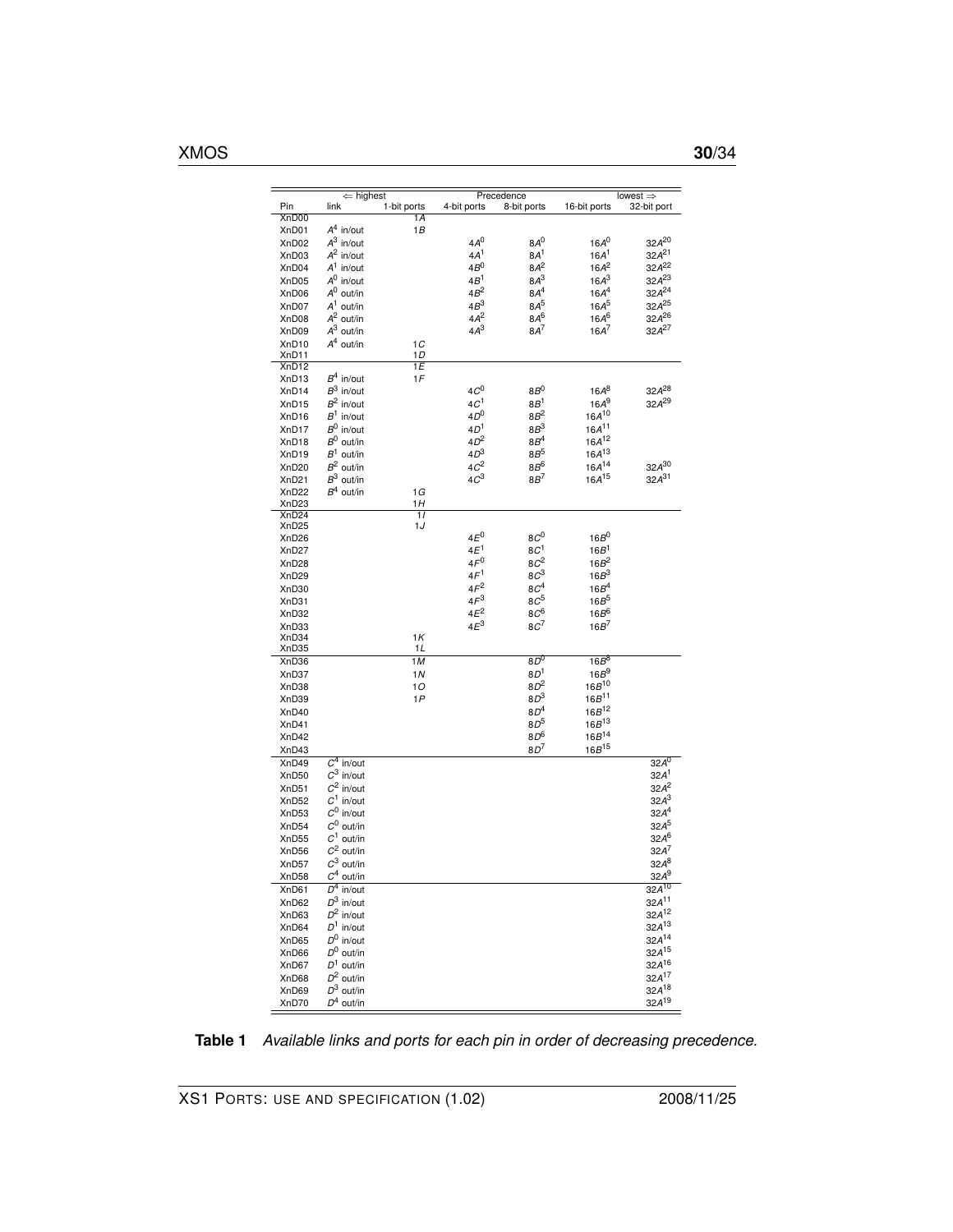Normally, the system designer will be ensure that there is no overlap, but the precedence has been designed so that, if required, portions of the wider ports can still be used when overlapping narrower ports are used. Note that the relative place of input and output links depends on the core number in order to simplify routing tracks on a PCB.

#### **3.8.2 Banks**

Table [1](#page-30-0) is divided in six parts which are six *banks*. Different packaging options export different numbers of banks; all banks of all cores may be exported (512 BGA), or only four banks of each of two cores (144 BGA). The first few banks have a selection of 1, 4, and 8 bit ports, and a link each. Banks further down incorporate port 32. On small packages the 32-bit port will not be available.

#### **3.8.3 Port identifiers**

Each port is, architecturally, represented with a *bpw*-bit identifier, called a resource identifier. The least significant byte of a port-resource-identifier is 0 (identifying this as a port as opposed to for example a channel or timer), the next bytes identifies the port and the width of the port. A full list of ports is given in Table [2.](#page-32-0) Note that in almost all cases one can use  $XST$  port  $1E$  rather than 0x10600 since the include file xs1.h contains all mappings.

## **Acknowledgements**

Many thanks to Robert Jarnot (JPL) and Koen Buskes for their feedback on earlier versions of this document.

## **References**

<span id="page-31-0"></span>[1] XC library documetation. Website, 2008. [https://www.xmos.com/](https://www.xmos.com/support/documentation) [support/documentation](https://www.xmos.com/support/documentation).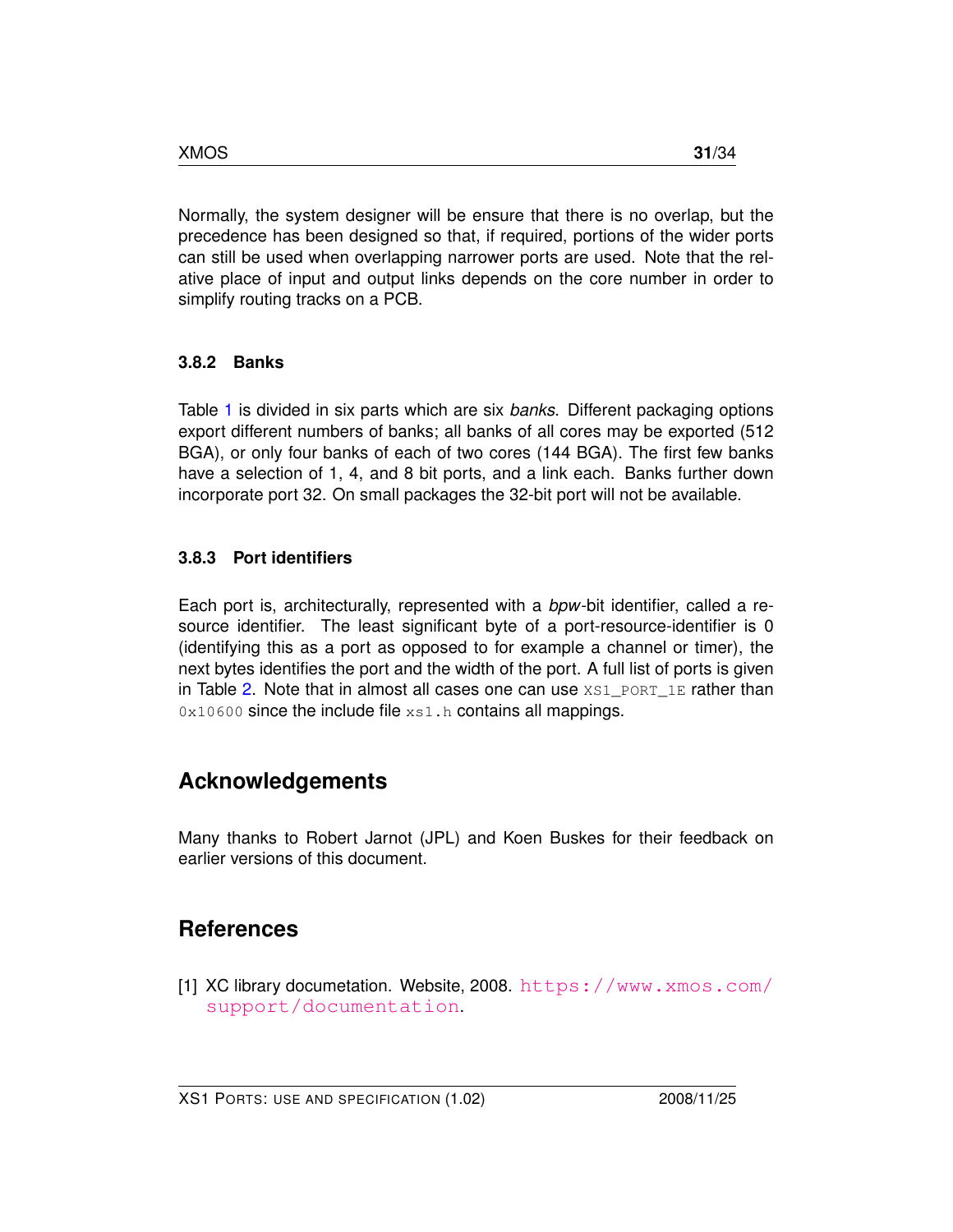| Port name    | Resource identifier |
|--------------|---------------------|
| XS1_PORT_32A | 0x200000            |
| XS1 PORT 16A | 0x100000            |
| XS1 PORT 16B | 0x100100            |
| XS1 PORT 8A  | 0x80000             |
| XS1_PORT_8B  | 0x80100             |
| XS1 PORT 8C  | 0x80200             |
| XS1 PORT 8D  | 0x80300             |
| XS1 PORT 4A  | 0x40000             |
| XS1_PORT_4B  | 0x40100             |
| XS1 PORT 4C  | 0x40200             |
| XS1 PORT 4D  | 0x40300             |
| XS1 PORT 4E  | 0x40400             |
| XS1 PORT 4F  | 0x40500             |
| XS1 PORT 1A  | 0x10200             |
| XS1 PORT 1B  | 0x10000             |
| XS1 PORT 1C  | 0x10100             |
| XS1 PORT 1D  | 0x10300             |
| XS1 PORT 1E  | 0x10600             |
| XS1 PORT 1F  | 0x10400             |
| XS1 PORT 1G  | 0x10500             |
| XS1 PORT 1H  | 0x10700             |
| XS1_PORT_1I  | 0x10a00             |
| XS1 PORT 1J  | 0x10800             |
| XS1_PORT_1K  | 0x10900             |
| XS1 PORT 1L  | 0x10b00             |
| XS1 PORT 1M  | 0x10c00             |
| XS1 PORT 1N  | 0x10d00             |
| XS1_PORT_10  | 0x10e00             |
| XS1_PORT_1P  | 0x10f00             |

<span id="page-32-0"></span>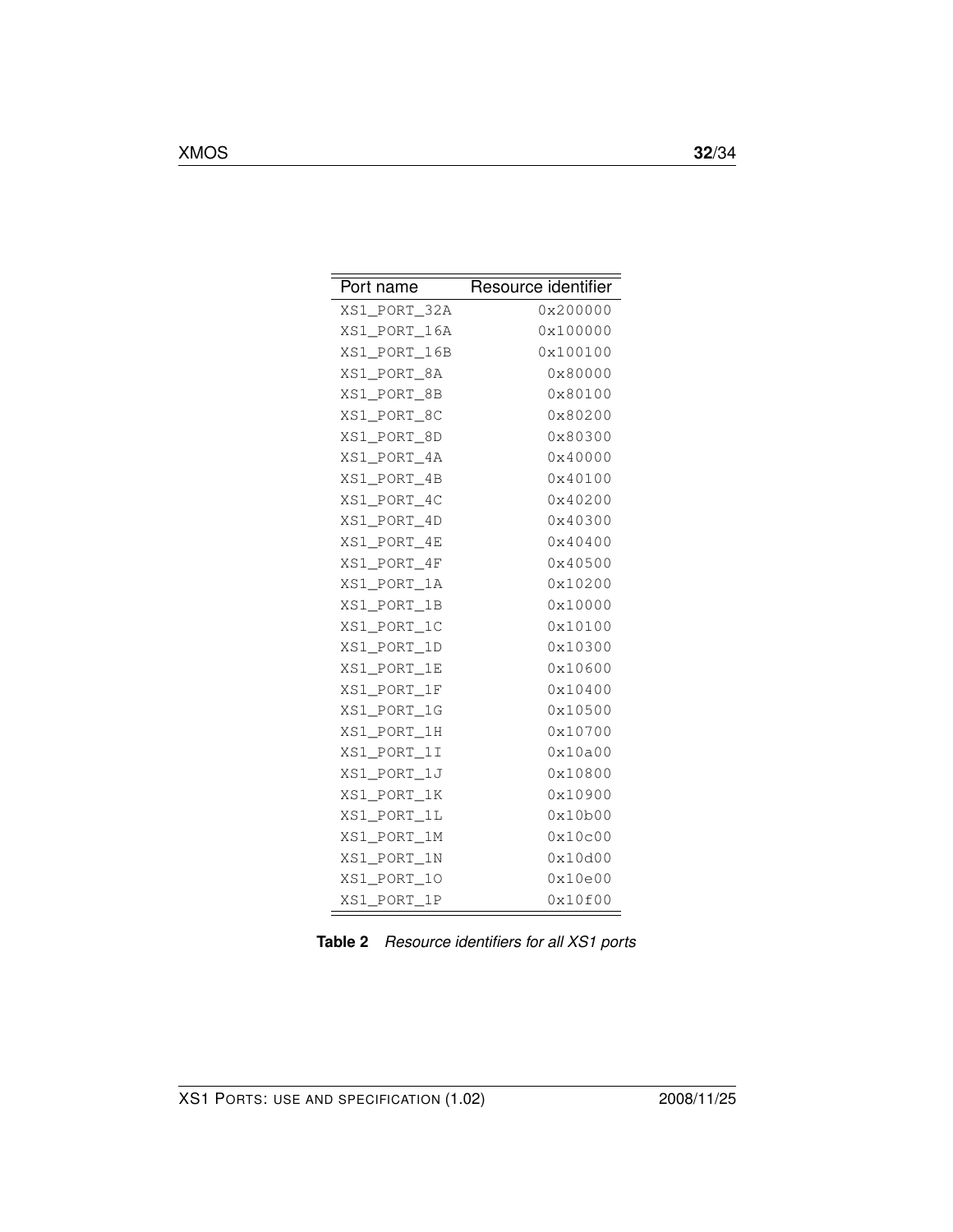- <span id="page-33-0"></span>[2] Douglas Watt and Richard Osborne and David May. XC Reference Manual (8.7). Website, 2008. [http://www.xmos.com/published/](http://www.xmos.com/published/xc87) [xc87](http://www.xmos.com/published/xc87).
- <span id="page-33-1"></span>[3] XC tutorial. Website, 2008. [https://www.xmos.com/support/](https://www.xmos.com/support/documentation) [documentation](https://www.xmos.com/support/documentation).